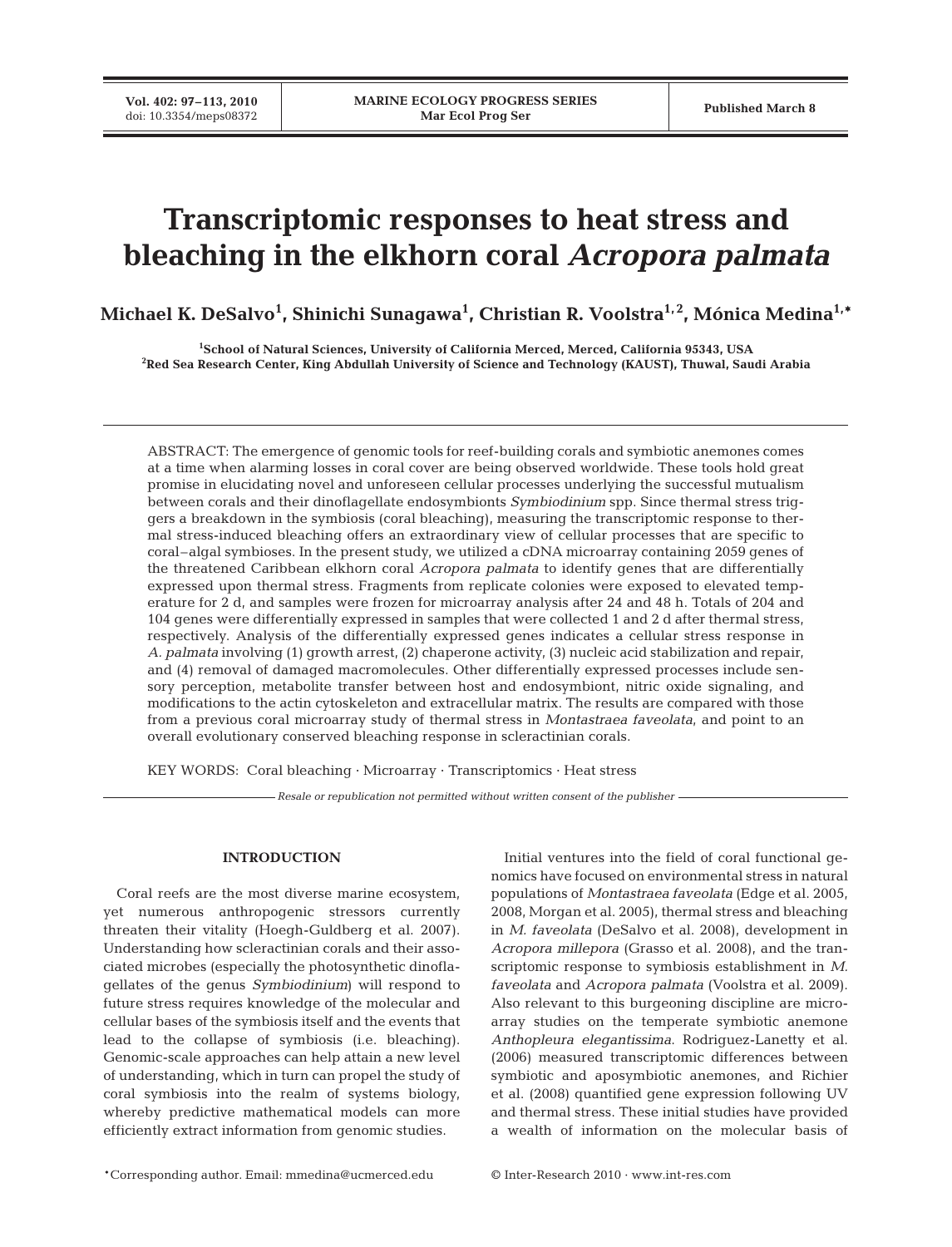cnidarian–algal symbioses and the transcriptomic response to thermal stress and bleaching. Not only have studies on stress corroborated early findings (e.g. the involvement of oxidative stress and apoptosis), but they have also revealed new aspects of cnidarian physiology (e.g. the involvement of cytoskeletal remodeling, ribosomal protein transcript down-regulation, and  $Ca^{2+}$ homeostasis disruption) that are relevant to thermal stress and bleaching (DeSalvo et al. 2008, Richier et al. 2008).

Perhaps the most exciting results from early transcriptomic studies on cnidarian stress are transcripts encoding cell signaling molecules, transcription factors, transport proteins, and extracellular matrix proteins. These newly identified focal molecules are prime candidates for future inquiries since the precise cellular signaling mechanisms of bleaching are still unknown. For example, the following candidates overlap between the differentially expressed genes reported by DeSalvo et al. (2008) and those reported by Richier et al. (2008): CCAAT/enhancer binding protein transcription factors, tropomyosin (an actin-binding cytoskeletal protein), sec61 (an endoplasmic reticulum protein translocation channel), and tissue factor pathway inhibitor (a member of the BPTI/Kunitz family of serine protease inhibitors).

Studying bleaching mechanisms in zooxanthellate cnidarians such as *Anthopleura elegantissima*, *Aiptasia pallida*, and scleractinian corals offers the advantage of taking an evolutionary comparative approach. The aforementioned anemones are highly amenable to laboratory culture and manipulation, and thus hold much promise in the study of cnidarian bleaching mechanisms (Weis et al. 2008). In the interest of directly studying bleaching in reef-building corals, we have taken a comparative approach by investigating the transcriptomic response to bleaching in the robust clade coral *Montastraea faveolata* (DeSalvo et al. 2008) and the complex clade coral *Acropora palmata* (present study). This approach enables us to examine whether coral species separated by 240 to 288 million years (Medina et al. 2006) respond similarly (at transcriptomic and organismal levels) to thermal stress and bleaching. Despite known differences in the bleaching susceptibilities of branching versus encrusting corals (e.g. Loya et al. 2001), we hypothesized that the overall transcriptomic responses to bleaching are consistent in these divergent species. A similar approach used by Voolstra et al. (2009) found that larvae of *Acropora palmata* and *M. faveolata* responded similarly to infection by competent and incompetent strains of *Symbiodinium* spp.

In the present study, we report a microarray-based experiment on thermal stress and bleaching in *Acropora palmata*. The experiment was performed concurrently with our previously published study on thermal stress and bleaching in *Montastraea faveolata* (De-Salvo et al. 2008). While *A. palmata* bleached faster at the same temperature increase, the transcriptomic response was very similar to that observed in *M. faveolata.* Specific similarities and differences are discussed in-depth, and the functional annotations of differentially expressed genes are discussed in the context of previous findings, thus extending the current view of both the cellular stress response and the cellular mechanisms underlying coral bleaching.

## **MATERIALS AND METHODS**

**Field experiment.** The field experiment was performed at the Smithsonian Tropical Research Institute's Bocas del Toro field station in Panamá during September and October 2006. Four colonies of *Acropora palmata* were sampled from 2 separate reefs that were 21 km apart (2 colonies from Isla Solarte at 9° 19' 56.78'' N and 82° 12' 54.65'' W, and 2 colonies from Cayos Zapatillas at 9° 15' 08.79'' N and 82° 02' 24.63'' W). Each colony was broken into 6 fragments using a hammer and chisel. For each colony, 3 fragments were placed in a control aquarium, and 3 fragments were placed in an experimental aquarium that was fitted with two 200 W aquarium heaters (each colony was represented by a pair of 75 l aquaria). The 4 control and 4 experimental aquaria were each placed in large fiberglass ponds with continuous water flow to buffer ambient temperature fluctuations.

All aquaria were exposed to shaded ambient light, and each aquarium was a closed system (but contained a pump to generate continuous water flow). Fragments were kept at a depth of ~25 cm. HOBO pendant temperature/light data loggers (Onset, UA-002-64) recorded temperature and light data every 3 min. These data loggers are not designed to measure photosynthetically active radiation; therefore, relative light levels in the aquaria are reported as percentages of the average 10:00 to 14:00 h light intensity that was measured on a reef  $~1$  m deep in Bocas del Toro  $(9°22' 68.4'' N, )$ 82° 18'24.6'' W) during September and October 2007. Light intensity differed slightly among the 4 aquaria that were fitted with HOBOs (control aquarium 1: 43%; control aquarium 2; 46%; heated aquarium 1: 35%; and heated aquarium 2: 34% of reef light).

After a 4 d acclimation period at the natural temperature of the seawater system (mean temperature:  $30.29 \pm 0.07$ °C), a fragment from each control and experimental aquarium was sampled (t0C and t0H). After time 0 sampling, the heaters in each of the experimental aquaria were turned on. The temperatures of the experimental aquaria increased to ~32°C over 3 h. The mean temperature of the control aquaria during the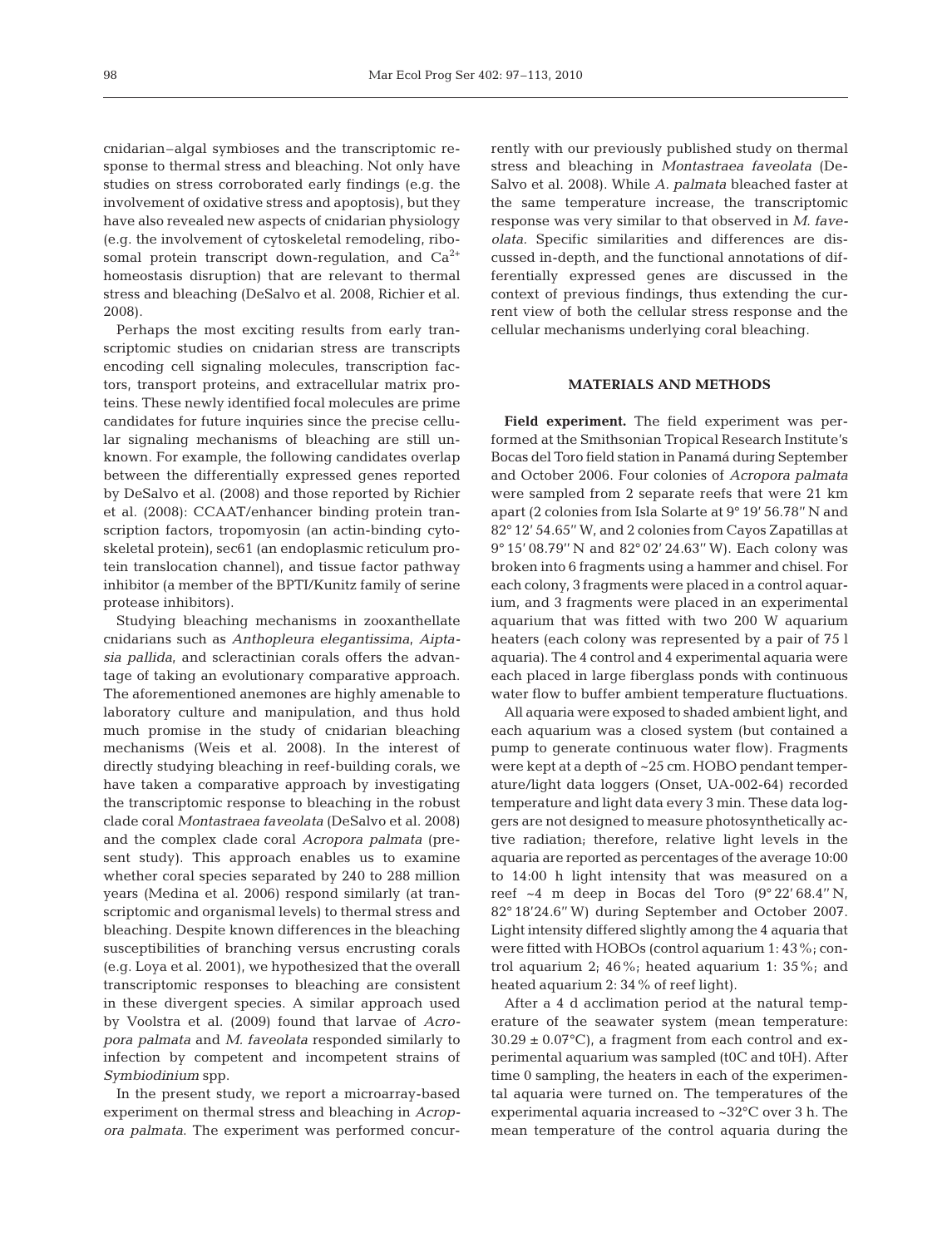entire experiment was  $29.74 \pm 0.03$ °C, while the mean temperature of the heated aquaria was  $32.72 \pm 0.32^{\circ}$ C. Control and experimental fragments were sampled again 1 d (1dC and 1dH) and 2 d (2dC and 2dH) after the heaters were turned on. Heated fragments from 1 of the colonies (colony 3) showed extreme bleaching after 1 d of thermal stress. The remaining fragment of colony 3 was removed at this time to avoid fouling of the water. Thus, there were 4 replicates for t0C, t0H, 1dC, and 1dH, and 3 replicates for 2dC and 2dH. All samples were taken at night and frozen in liquid nitrogen. Immediately prior to freezing, a polyp-size tissue scraping  $({\sim}12.6~\text{mm}^2)$  was preserved in 1 ml of 3.7% formaldehyde for *Symbiodinium* cell density counts.

*Symbiodinium* **cell counts and 18S rRNA gene restriction fragment length polymorphism (RFLP) analysis.** The formaldehyde-fixed tissue scrapings were homogenized by maceration with a dissecting needle and vortexed. Cell counts were performed using a hemocytometer. Eight replicate cell counts were averaged for each coral genotype at each time point. After testing for normality and equal variances within time points, significance of differences between time points was assessed using 1-way ANOVA and pairwise post-hoc testing via the Fisher LSD method. All statistical tests were performed using SigmaStat 3.11.

Genomic DNA was isolated from frozen coral powder (see next section) using the PowerPlant DNA isolation kit (MoBio). The *Symbiodinium* 18S ribosomal RNA gene was amplified from all samples using the primers ss5 and ss3Z (Rowan & Powers 1991). The resulting 1.5 kb fragment was digested with *Taq* I restriction enzyme, and the resulting fragments were compared with *Symbiodinium* clade standards (Rowan & Knowlton 1995).

**RNA extraction and microarray hybridization.** Total RNA from all frozen coral fragments was isolated using QIAzol lysis reagent (Qiagen). Coral tissue was chiseled off each coral fragment and homogenized using a pre-chilled mortar and pestle (this method did not efficiently lyse endosymbiont cells). The frozen powder was transferred directly to QIAzol. Three chloroform extractions were performed, followed by isopropanol precipitation and 3 washes in 70% ethanol. RNA pellets were re-dissolved in nuclease-free water and cleaned with RNeasy mini columns (Qiagen). RNA quantity and integrity were assessed with a NanoDrop ND-1000 spectrophotometer and an Agilent 2100 Bioanalyzer, respectively.

The microarray used in this study consisted of 2059 PCR-amplified cDNAs (spotted in duplicate) that were chosen from coral host-specific cDNA libraries described by Schwarz et al. (2008). Sequences were annotated via comparison with the SwissProt database using the BLAST algorithm and an E-value cutoff of  $10^{-5}$  (the significance of a sequence match increases as the E-value approaches 0). Microarray post-processing and hybridization protocols followed previously published methods (DeSalvo et al. 2008), with a few slight changes. Briefly, 1 µg of total RNA was amplified using the MessageAmp II aRNA kit (Ambion), and 3 µg of aRNA per sample were primed with 10 µg random nonamer for 10 min at 70°C. Reverse transcription (RT) lasted for 2 h at 50°C using a master mix containing a 4:1 ratio of aminoallyl-dUTP to TTP and SuperScript III reverse transcriptase (Invitrogen). Following RT, single-stranded RNA was hydrolyzed by incubating the RT reactions in 10 µl of 0.5 M EDTA and 10 µl of 1 M NaOH for 15 min at 65°C. After hydrolysis, RT reactions were cleaned using MinElute reaction cleanup columns (Qiagen). Cy3 and Cy5 dyes (GE Healthcare) were dissolved in 18 µl of DMSO, and the coupling reactions lasted for 1 h at room temperature in the dark. Dye-coupled cDNAs were cleaned (MinElute), and Cy3- and Cy5-labeled cDNAs were mixed together in a hybridization buffer containing 0.25% sodium dodecyl sulphate (SDS), 25 mM HEPES, and  $3\times$ saline sodium citrate (SSC). The hybridization mixtures were boiled for 2 min at 99°C, and then allowed to cool at room temperature for 5 min. The cooled hybridization mixtures were pipetted under an mSeries Lifterslip (Erie Scientific), and hybridization took place in custom-fabricated hybridization chambers overnight at 63°C. Microarrays were washed twice in 0.6× SSC and 0.01% SDS, followed by a rinse in 0.06× SSC and drying via centrifugation.

**Microarray data analysis.** Slides were immediately scanned using an Axon 4000B scanner (Molecular Devices) where care was taken to balance photomultiplier tube (PMT) settings. Gridding was performed using GenePix Pro 6.0. TIGR Express Converter was used to convert GenePix results files into .mev files for input into TIGR MIDAS 2.19 (Saeed et al. 2003). Data for a particular spot were discarded according to the stringent 1 bad channel policy. Additional data were discarded if spots had been flagged during gridding in GenePix, and if the intensity in either channel was <30 000 units. After filtering, background-subtracted median intensity values were LOWESS normalized, and in-slide duplicates were averaged. Both PMT balancing and LOWESS normalization equalize for differing amounts of host RNA input (a potential issue when processing tissue where endosymbiont densities can vary). Microarray hybridization data (both raw and normalized) were deposited in GEO with the series record number GSE16151.

We employed a reference design where all control and heat-stressed samples (labeled with Cy5) were compared to a pooled reference aRNA sample (labeled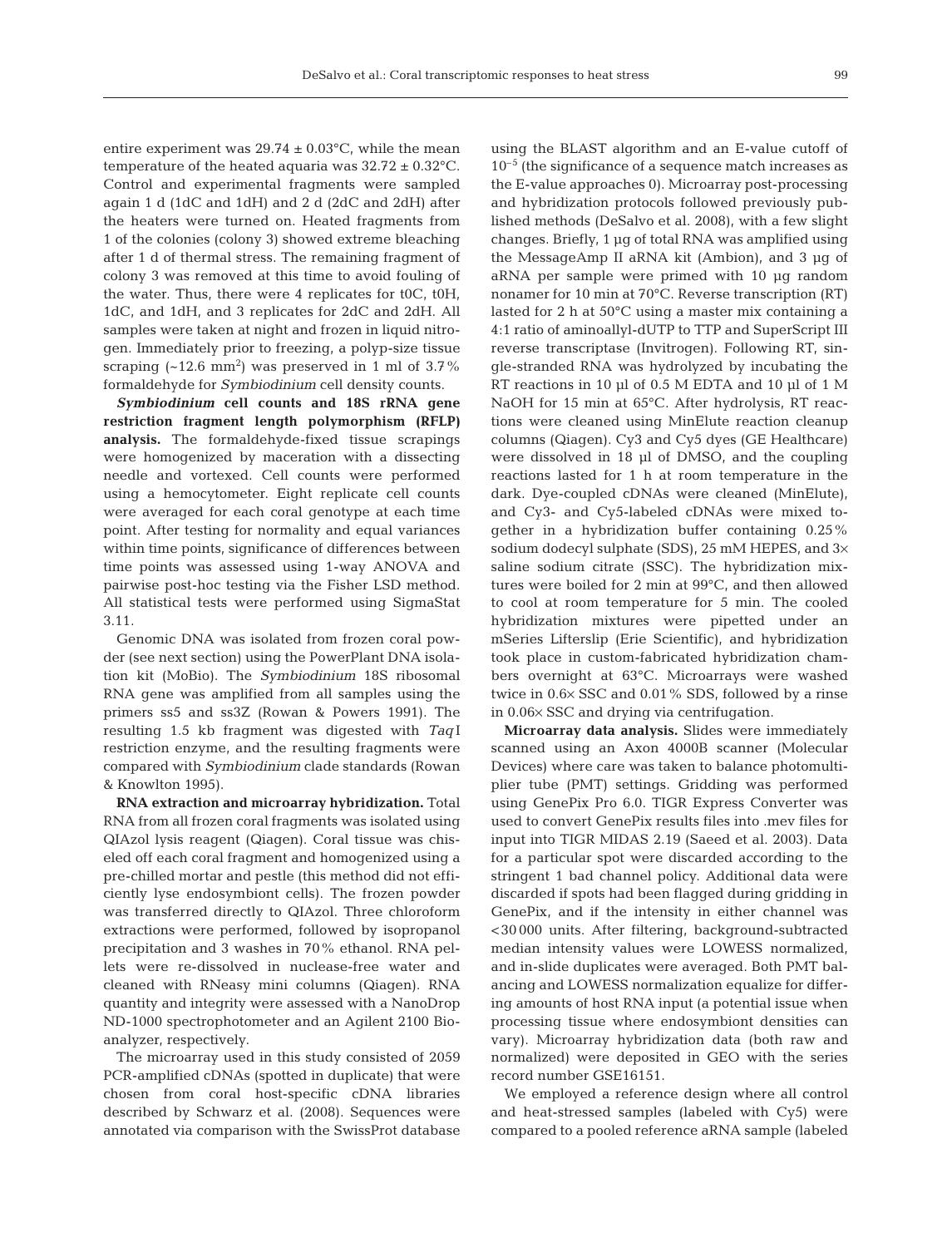with Cy3) composed of aRNA from the 4 t0C fragments. Since all RNA samples were compared to the reference sample, direct comparisons of gene expression across all time points and conditions can be performed. Furthermore, dye swapping is not needed in a reference design since all samples contain the same dye bias.

Genes were included in statistical analyses only if there were data for 3 out of 4 replicates for t0C, t0H, 1dC, and 1dH, and 2 out of 3 replicates for 2dC and 2dH. This left 1697 genes for statistical analyses of gene expression. Missing values were imputed using PAMR (Tibshirani et al. 2002). The ratio between the fluorescence intensity of the 2 channels was then used as input for BAGEL (Bayesian Analysis of Gene Expression Levels) (Townsend & Hartl 2002). The BAGEL software uses Bayesian probability to infer a relative expression level for each gene and statistical significance of differentially expressed genes. BAGEL computes an estimated mean and 95% credible interval of the relative level of expression for each gene in each treatment and time point (i.e. t0C, t0H, 1dC, 1dH, 2dC, and 2dH). We used the conservative gene-by-gene criterion of nonoverlapping 95% credible intervals to regard a gene as significantly differentially expressed. Genes that were significant at 1 d satisfied the following conditions:  $\text{t0C} = \text{t0H}$ ,  $1 \text{d} \text{H} \neq \text{t0C}$ ,  $1 \text{d} \text{H} \neq \text{t0H}$ ,  $1 \text{d} \text{H} \neq 1 \text{d} \text{C}$ . Genes that were significant at 2 d satisfied the following conditions:  $\text{t0C} = \text{t0H}$ ,  $2\text{dH} \neq \text{t0C}$ ,  $2\text{dH} \neq \text{t0H}$ , and  $2\text{dH} \neq 2\text{dC}$ . Genes that were significantly different at both days were the overlap between the 2 previous tests. Genes that were significantly different between 1dH and 2dH had to be among those genes that were significant on both days and also satisfied the additional test  $1dH \neq$ 2dH. Clustering of genes that were differentially expressed at both 1 and 2 d was performed in TIGR TMEV 4.0 (Saeed et al. 2003) using hierarchical clustering according to Euclidean distance and average linkage. To assess over-representation of gene ontology (GO) terms in the lists of significant genes, we used default values in GOEAST (Zheng & Wang 2008) except that no correction was made for multiple testing, and the significance cutoff was set to  $\alpha = 0.01$ . These parameters were empirically chosen as they produced results that were best reflected by the data. All clone annotations are available via our expressed sequence tag (EST) database: http://sequoia.ucmerced. edu/SymBioSys/index.php.

**Quantitative real-time PCR (qRT-PCR).** To validate and complement microarray gene expression patterns, qRT-PCR was performed for 3 housekeeping genes (HKGs) and 3 differentially expressed genes. Additionally, we quantified the expression of 8 genes to evaluate pathways that are thought to be involved in the cellular mechanisms of cnidarian bleaching. cDNAs were synthesized from 1 µg of aRNA using SuperScript III reverse transcriptase (Invitrogen). cDNA synthesis reactions were diluted 10-fold to a final volume of 200 µl. qRT-PCR primers (Table S1 available as supplementary material at [www.int-res.com/articles/suppl/m402p097\\_app.xls\)](http://www.int-res.com/articles/suppl/m402p097_app.xls) were designed using Primer Express 3.0 (Applied Biosystems) based on available *Acropora palmata* EST sequences, and test-PCRs confirmed the specific amplification of the desired amplicons (70 to 100 bp). Two µl of cDNA were used in triplicate 12.5 µl qPCR reactions with 0.2 µM primers and Power SYBR Green PCR Master Mix (Applied Biosystems) for 40 cycles. Six candidate HKGs were identified using previously described quantitative methods (Rodriguez-Lanetty et al. 2007). The 3 most stable HKGs were identified using geNORM software (Vandesompele et al. 2002). The pairwise variation in the normalization factor based on the 3 HKGs was 0.082 (less than the 0.15 cutoff suggested in Vandesompele et al. (2002)). The 3 HKGs were (1) AOKF904, BUD13 homolog ( $E = 1e^{-46}$ ): an mRNA splicing protein; (2) AOKF1782, Ribokinase ( $E = 8e^{-88}$ ): a protein involved in D-ribose metabolism; and (3) AOKF1657: a  $Ca^{2+}$ dependent protein kinase  $(E = 6e^{-6})$ . Using calculations outlined in Vandesompele et al. (2002), the qRT-PCR expression values for the assayed genes were normalized to the geometric mean of the 3 HKGs. Statistical significance of qRT-PCR data was assessed on the normalized expression levels for each time point and treatment using SigmaStat 3.11. If normality and equal variance tests were satisfied, 1-way ANOVA and Holm-Sidak post-hoc testing were performed. If the normality test failed, Kruskal-Wallis 1-way ANOVA on ranks was performed with post-hoc testing via Dunn's method.

# **RESULTS**

# **Visual observations of bleaching and** *Symbiodinium* **cell densities**

Heat-treated *Acropora palmata* displayed a high, yet variable sensitivity to a 3°C temperature increase. While 1 replicate (colony 1) showed no appreciable bleaching after 1 d of stress, 2 replicates (colonies 2 and 4) showed definite slight bleaching, and the final replicate (colony 3) showed extreme bleaching. After 2 d of thermal stress, colonies 1 and 2 showed significant partial bleaching, and colony 4 displayed near-full bleaching.

Densities of *Symbiodinium* within the experimental coral fragments largely corroborate visual observations. After 1 d of thermal stress, colony 1 experienced no reduction in *Symbiodinium* density; colonies 2 and 4, roughly 50% reductions; and colony 3, a 75% reduction. This high variability can be seen in Fig. 1 (high SD for the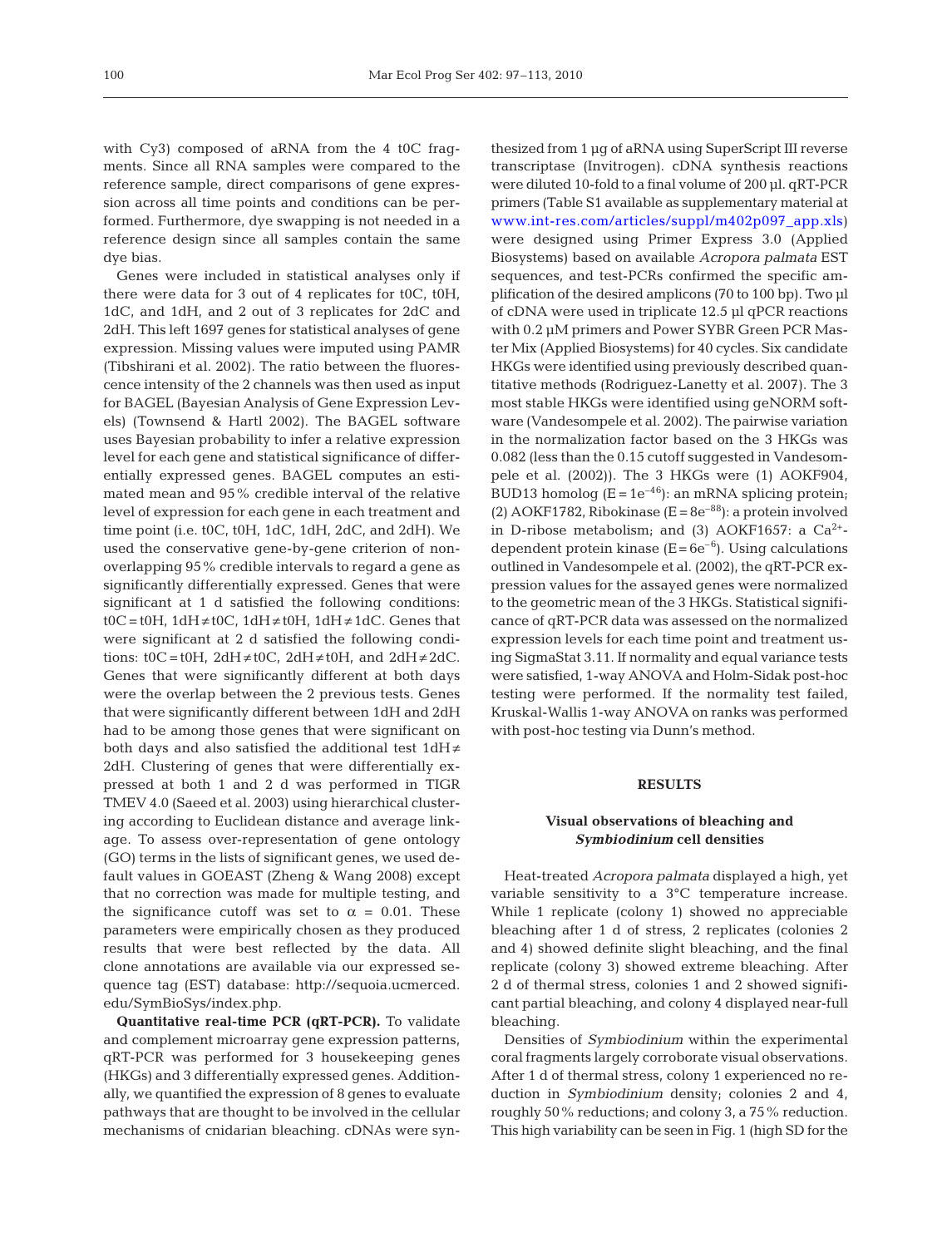

Fig. 1. *Acropora palmata*. *Symbiodinium* cell counts illustrating bleaching over 2 d. Mean cell densities of 4 replicate fragments are shown with SDs. One-way ANOVA with posthoc pairwise testing via the Fisher LSD Method showed that the 1 d heated samples (\*) were significantly different from the time 0 control samples only  $(p < 0.01)$ . The 2 d heated samples (\*\*) were significantly different from all nonheated samples  $(p < 0.05)$ 

1 d heated replicates). In contrast, the *Symbiodinium* densities of the 3 heat-stressed replicates displayed low variability after 2 d. Colony 1 experienced a 60% reduction; colony 2, a 50% reduction; and colony 4, a 70% reduction. The 1-way ANOVA revealed a significant difference among the treatment groups  $(p = 0.01)$ , and post-hoc pairwise testing revealed significant differences in the following comparisons:  $t$ <sup>OC</sup> vs. 1dH (p = 0.008); and all controls vs. 2dH ( $p < 0.05$ ) (Fig. 1).

*Symbiodinium* 18S rRNA gene RFLP genotyping analyses revealed that all fragments housed *Symbiodinium* clade A (data not shown). This finding is consistent with previous reports documenting the monoassociation of *Acropora palmata* with clade A (Baker et al. 1997).

#### **Microarray gene expression analysis**

Genes that were differentially expressed across the entire experiment represent the overlap between significant genes at 1 and 2 d. Seventy-four genes showed stable expression among the non-heat-treated groups and marked changes upon thermal stress (Fig. 2). Of these 74 genes, 43 were down-regulated (56% annotated), and 31 were up-regulated (58% annotated). Fold changes and functional groupings for selected genes presented in Fig. 2 are listed in Table 1 (annotations and fold changes for all differentially expressed genes can be found in Table S2 available as supplementary material at [www.int-res.com/articles/suppl/](http://www.int-res.com/articles/suppl/m402p097_app.xls) [m402p097\\_app.xls\)](http://www.int-res.com/articles/suppl/m402p097_app.xls).

GOEAST identified 23 statistically over-represented GO terms among the list of 74 significant genes (Table S3 available as supplementary material at [www.](http://www.int-res.com/articles/suppl/m402p097_app.xls) [int-res.com/articles/suppl/m402p097\\_app.xls\).](http://www.int-res.com/articles/suppl/m402p097_app.xls) Overrepresentation of the cellular component 'chromatin' (GO:0000785), the biological process 'DNA replication' (GO:0006260), and the molecular function 'chromatin binding' (GO:0003682) strongly suggests reduced DNA replication and cell division in heat-stressed samples since all of the differentially expressed genes in these categories were down-regulated (see 'Cell cycle regulation' in Table 1 and 'CC' superscript in Fig. 2). Additionally, the up-regulation of 11-cis retinol dehydrogenase (AOKF1403) and syntenin-1 (CAOH975), and the down-regulation of eyes absent homolog 3 (AOKG2092) led to the over-representation of the biological processes 'sensory perception' (GO:0007600) and 'neurological system process' (GO:0050877) (see 'Sensory perception' in Table 1).

We identified 204 differentially expressed genes in the 1 d heat-stressed samples. Of these 204 genes, 115 were up-regulated, and 89 were down-regulated following thermal stress. Approximately 54% of the upregulated genes were annotated, while 56% of the down-regulated genes were annotated. These 204 genes contain the 74 genes that were differentially expressed across the entire experiment, which leaves 130 genes that were unique to the 1 d samples. Some clear trends emerge from studying the 130 genes that were expressed after 1 d of thermal stress. Modification of the actin cytoskeleton, down-regulation of cell cycle transcripts, up-regulation of protein-folding transcripts, up-regulation of transport transcripts, and differential expression of many signaling molecules and transcription factors emerge as the cellular processes that were effected following 1 d of thermal stress (Table 1). GOEAST over-representation analysis of these 130 genes corroborates some of these findings. For example, the molecular functions 'heat shock protein binding' (GO:0031072) and 'transcription factor activity' (GO:0003700) were over-represented. In addition, the up-regulation of polyadenylate-binding protein 4 (AOKF1142), selenoprotein S (AOKF908), and transcriptional repressor NF-X1 (AOKG1293) transcripts led to the over-representation of the biological processes 'response to external stimulus' (GO:0009605) and 'inflammatory response' (GO:0006954) (Table S3).

In the 2 d heat-stressed samples, 105 genes were differentially expressed. Of these 105 genes, 44 were upregulated, and 61 were down-regulated following thermal stress. Approximately 56% of the up-regulated genes were annotated, while 61% of the down-regulated genes were annotated. Again, these 105 genes contain the 74 genes that were significant across the entire experiment, which leaves 31 genes that were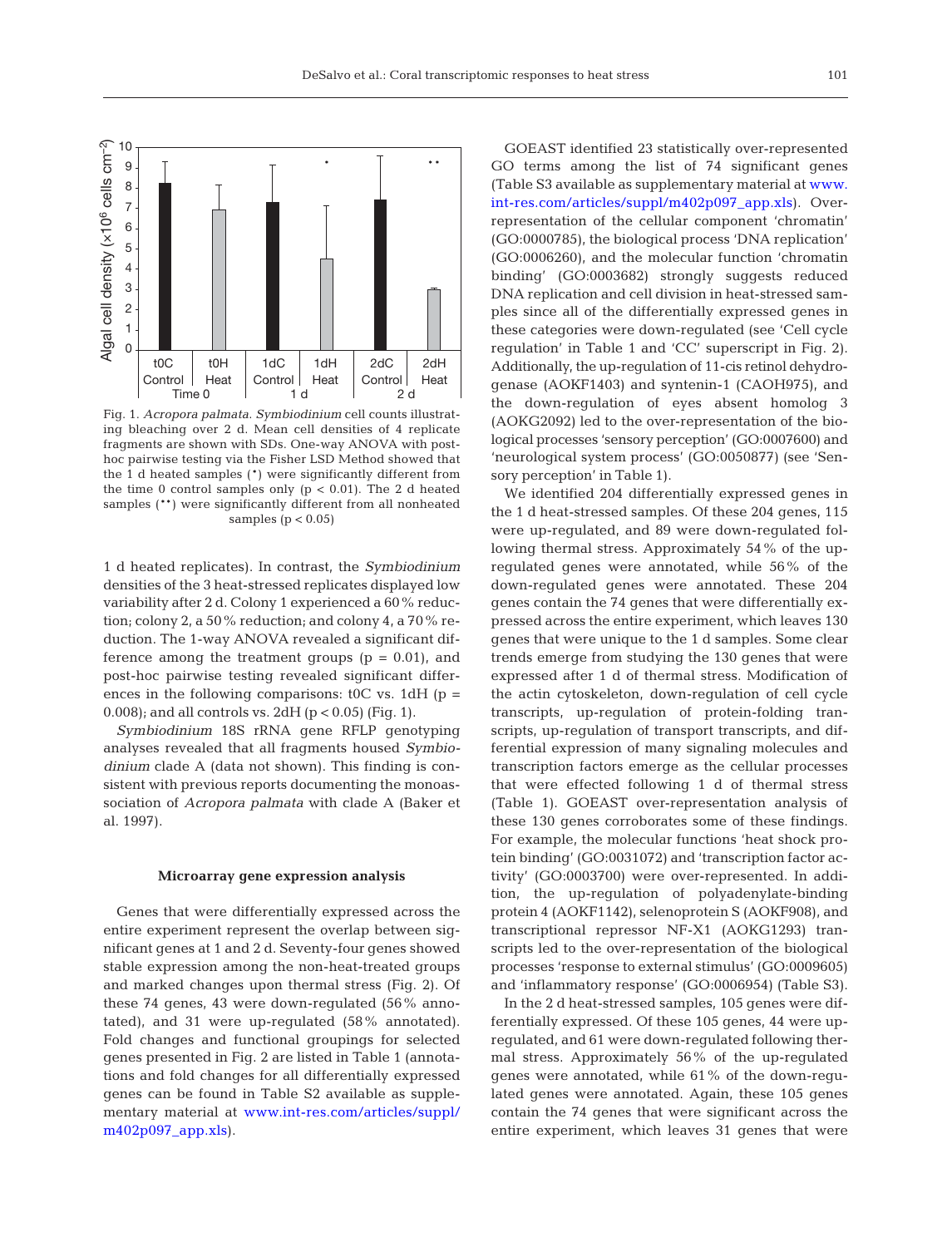| 1.01                                           | 5.0                                                        |                                                                               |
|------------------------------------------------|------------------------------------------------------------|-------------------------------------------------------------------------------|
| 2dH<br>Эo<br>2dC<br>1dC<br>$\frac{1}{2}$<br>Ŧо |                                                            |                                                                               |
|                                                | Clone ID<br>E-value                                        | Annotation                                                                    |
|                                                | $3 E-35$<br>AOKF900                                        | Collagen alpha-1(II) chain ECM                                                |
|                                                | AOKF620<br><b>AOKF1228</b><br>$\overline{\phantom{0}}$     | NA<br>NA                                                                      |
| 4                                              | AOKF2276 3 E-25                                            | Riboflavin-binding protein                                                    |
|                                                | AOKF711<br>$2 E-44$<br>AOKF610                             | NA<br>DNA replication licensing factor mcm7-ACC                               |
|                                                | CAOG1092                                                   | NA                                                                            |
|                                                | $9 E-19$<br>AOKF2255<br>CAOG969                            | 26S proteasome non-ATPase regulatory subunit 5<br>NA                          |
|                                                | AOKF771                                                    | 1 E-151 Ribonucleoside-diphosphate reductase subunit M2CC                     |
|                                                | AOKF1909 -<br>AOKF646                                      | NA<br>NA                                                                      |
|                                                | $2 E-16$<br><b>AOKF512</b>                                 | Centromere protein TCC                                                        |
|                                                | AOKG735<br>AOKF1481 2 E-87                                 | NA<br>Proliferating cell nuclear antigenCC                                    |
|                                                | $5 E-36$<br>AOKF878                                        | Neutral and basic amino acid transporter MT                                   |
|                                                | AOKG593<br>5 E-79<br>CAOG430                               | NA<br>Calmodulin                                                              |
|                                                | <b>CAOH945</b>                                             | NA<br>AOKF1956 1 E-142 Multifunctional protein ADE2MT                         |
|                                                | $1 E-17$<br>AOKF520                                        | Histamine N-methyltransferase                                                 |
|                                                | AOKF1017 9 E-07<br>$6E - 57$<br><b>AOKF536</b>             | PCNA-associated factor CC<br>Abhydrolase domain-containing protein 11         |
|                                                | CAOI1144<br>$\overline{\phantom{a}}$                       | NA                                                                            |
|                                                | AOKF1361 -<br>AOKF1582                                     | NA<br>NA                                                                      |
|                                                | AOKF2019<br>$\overline{\phantom{0}}$                       | NA                                                                            |
|                                                | AOKF1960 2 E-71<br>$3 E-63$<br>AOKF401                     | Uncharacterized protein C6orf106<br>Stromal cell-derived factor 2ECM          |
|                                                | AOKF630<br>-                                               | NA                                                                            |
|                                                | <b>CAOH445</b><br>$3 E-09$<br>CA0G662                      | NA<br>E3 ubiquitin-protein ligase DZIP3PD                                     |
|                                                | $4 E-11$<br>CAOH565                                        | Zinc transporter 9<br>NA                                                      |
|                                                | AOKF1465 -<br>AOKF882                                      | NA                                                                            |
|                                                | $2 E-52$<br>CAOH822<br>$2 E-55$<br>AOKF570                 | Rho GDP-dissociation inhibitor 150G<br>CBF1-interacting corepressor SIG       |
|                                                | $2 E-22$<br>AOKF681                                        | Outer dense fiber protein 2CC                                                 |
|                                                | AOKF1113 4 E-14<br>$1 E-39$<br>AOKF677                     | RPA-interacting protein ACC<br>Cell growth-regulating nucleolar protein       |
|                                                | AOKF837<br>$1 E-14$                                        | Bromodomain adjacent to zinc finger domain 2ASIG                              |
|                                                | AOKF1074 -<br>$4 E-23$<br>AOKF925                          | NA<br>Targeting protein for Xklp2CC                                           |
|                                                | AOKF970<br>AOKF1852 4 E-32                                 | NA<br>Lymphocyte-specific helicaseCC                                          |
|                                                | $4 E-15$<br>AOKF392                                        | Mediator of RNA pol II transcription subunit 29 SIG                           |
|                                                | AOKF479<br>$3 E-78$<br>CAOG595                             | 1 E-107 Polymerase delta-interacting protein 2 CC<br>40S ribosomal protein S8 |
|                                                | AOKG2092 1 E-34                                            | Eyes absent homolog 3SP                                                       |
|                                                | AOKF1050 5 E-50<br>AOKF698                                 | Histone H2A.V (Fragment)CC<br>NA                                              |
|                                                | AOKF703                                                    | NA                                                                            |
|                                                | AOKF1984 -<br>AOKG629                                      | NA<br>NA                                                                      |
|                                                | CAOI900<br>-<br>AOKF1381 -                                 | NA<br>NA                                                                      |
|                                                | AOKF1403 7 E-27                                            | 11-cis retinol dehydrogenase SP                                               |
|                                                | AOKF1682 6 E-07<br>CAOG1067 -                              | Nuclear factor NF-kappa-B p105 subunit SIG<br>NA                              |
|                                                | AOKF1971 2 E-77                                            | ATP-binding cassette sub-family A member 3                                    |
|                                                | $6 E-12$<br>AOKF732<br>AOKF1286 3 E-59                     | Protein BTG1CC<br>Cdc42-interacting protein 4 homolog AC                      |
|                                                | $2 E-18$<br>AOKF396                                        | $Myosin-10$ AC                                                                |
|                                                | $5 E-06$<br>AOKF775<br>AOKF439<br>$\overline{\phantom{a}}$ | Protein sprint SIG<br>NA                                                      |
|                                                | CAOI397<br>AOKF621<br>$1 E-91$                             | NA<br>Uncharacterized protein C17orf39 homolog                                |
|                                                | AOKF743<br>$1 E-90$                                        | Phosphomannomutase                                                            |
|                                                | CAOH975<br>$5 E-80$<br>AOKG2254                            | $Syntenin-1$ <sup>SP</sup><br>NA                                              |
|                                                | CAOI1000 -                                                 | NA                                                                            |
|                                                | AOKF1161 2 E-09<br>CA01406<br>$8 E-06$                     | Carboxypeptidase inhibitor SmCI ECM<br>Synaptotagmin-16                       |
|                                                | CAOI925<br>$7 E-06$                                        | Cytochrome c oxidase subunit 7A-related, mito.                                |

Fig. 2. *Acropora palmata*. Heat map of genes that are differentially expressed at both 1 and 2 d post-heat stress. For each gene, BAGEL assigns the value of 1 to the class with the lowest expression, and calculates the expression of the other classes relative to 1. Thus, down-regulated genes have values that are >1 in the controls and approach 1 in the heat-stressed samples. Conversely, in up-regulated genes, the control values approach 1 and the heat stressed samples have values that are >1. Superscripts in the functional annotation column denote categories used in Table 1: *CC* = cell cycle regulation; *SIG* = cell signaling/transcription factor activity; *ECM* = extracellular matrix proteins; *SP* = sensory perception; *PD* = protein degradation;  $AC = \text{actin cytoskeleton}$ ; and  $MT = \text{metabolic transfer}$ . In the scale bar: t0, 1d, 2d = time;  $\hat{C} = \text{control sample}$ ; H = heated sample. NA: non-annotated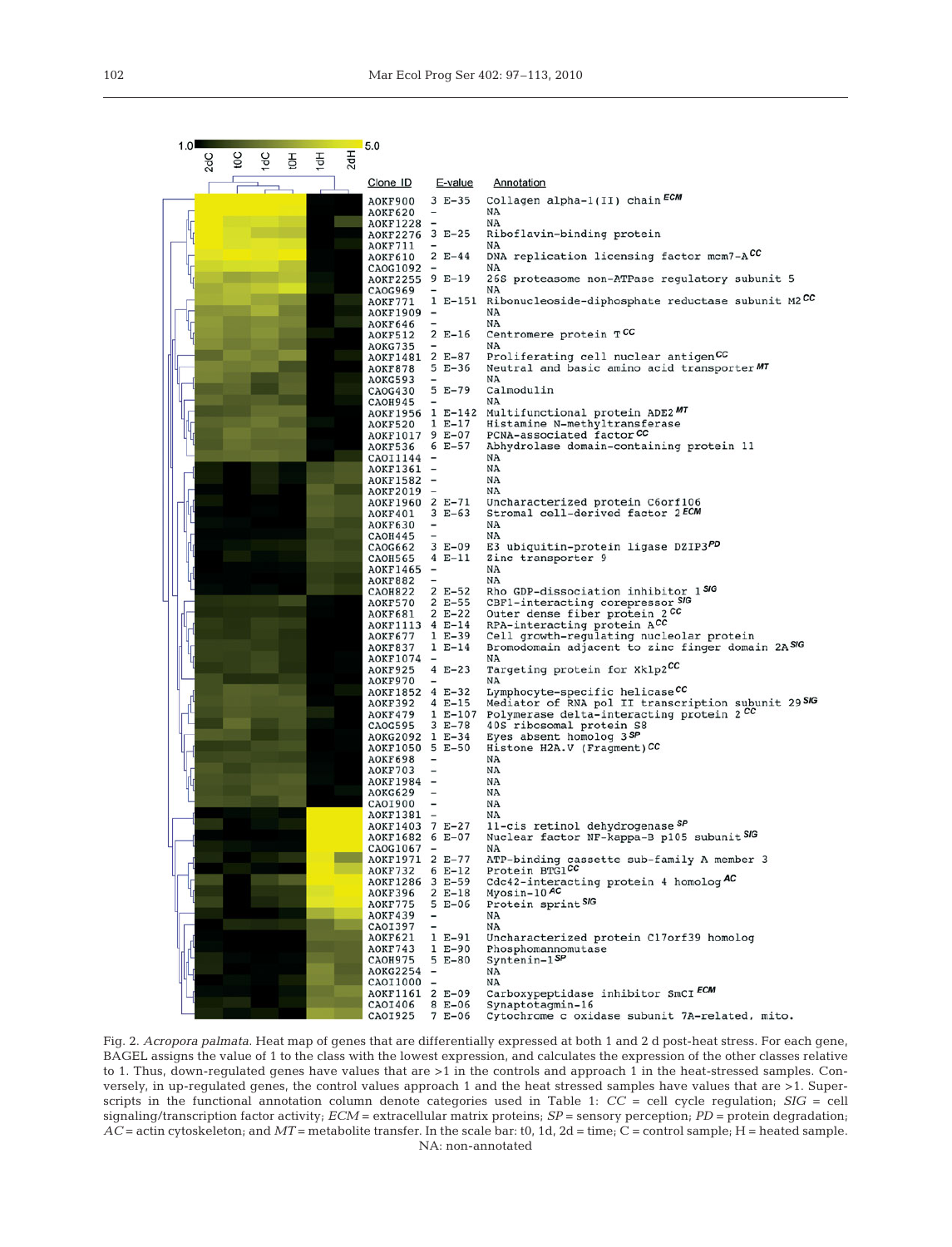Table 1. *Acropora palmata*. Significantly differentially expressed genes identified in a cDNA microarray experiment comparing gene expression between control and heat-stressed fragments from 4 colonies. Common names and E-values are for the top BLAST hit to the SwissProt database. Fold changes in 1 d and 2 d heat-stressed fragments (1dH and 2dH) are relative to the average of the 4 control groups (t0C, t0H, 1dC, and 2dC). –: not significant

| Clone ID                                       | Common name                                                                           | E-value<br>Fold change<br>1dH<br>2dH |                          |                                     |  |  |
|------------------------------------------------|---------------------------------------------------------------------------------------|--------------------------------------|--------------------------|-------------------------------------|--|--|
| Cell cycle regulation                          |                                                                                       |                                      |                          |                                     |  |  |
| AOKG1979                                       | Cell division cycle protein 20 homolog                                                | $1E-129$                             | $-1.53$                  | $\qquad \qquad -$                   |  |  |
| AOKF610                                        | DNA replication licensing factor mcm7-A                                               | $2E - 44$                            | $-4.66$                  | $-5.03$                             |  |  |
| CAOH556                                        | G1/S-specific cyclin-D2                                                               | 7E-80                                | $-2.53$                  | $\equiv$                            |  |  |
| AOKF732                                        | Protein BTG1                                                                          | $6E-12$                              | 4.49                     | 3.56                                |  |  |
| <b>AOKF1223</b>                                | Protein regulator of cytokinesis 1                                                    | $1E - 35$                            | $-1.84$                  | ÷                                   |  |  |
| <b>AOKF1767</b>                                | Ribonucleoside-diphosphate reductase large subunit                                    | $1E-107$                             | $-2.20$                  | $\overline{\phantom{0}}$            |  |  |
| AOKF771                                        | Ribonucleoside-diphosphate reductase subunit M2                                       | $1E-151$                             | $-3.40$                  | $-2.44$                             |  |  |
| Cell signaling / transcription factor activity |                                                                                       |                                      |                          |                                     |  |  |
| CAOH623                                        | cAMP-responsive element-binding protein-like 2                                        | $2E-18$                              | 2.32                     |                                     |  |  |
| AOKF917                                        | Cyclic AMP-dependent transcription factor ATF-2                                       | $8E - 31$                            | 2.70                     | $\overline{\phantom{0}}$            |  |  |
| CAOH936                                        | Cyclic AMP-dependent transcription factor ATF-4                                       | $1E-13$                              | 2.42                     | $\overline{\phantom{0}}$            |  |  |
| CAOH485                                        | NF-KB p105 subunit (Ankyrin repeat domain)                                            | $2E - 37$                            | 2.01                     | $\overline{\phantom{0}}$            |  |  |
| <b>AOKF1682</b>                                | NF-κB p105 subunit (Death domain)                                                     | $6E - 07$                            | 7.12                     | 5.57                                |  |  |
| <b>AOKF1550</b>                                | Nuclear factor erythroid 2-related factor 3                                           | $5E - 08$                            | 2.99                     | $\overline{\phantom{0}}$            |  |  |
| AOKF942                                        | Nuclear factor erythroid 2-related factor 3                                           | $5E - 08$                            | 2.77                     |                                     |  |  |
| AOKF775                                        | Protein sprint                                                                        | $5E-06$                              | 3.28                     | 3.42                                |  |  |
| <b>AOKF1938</b>                                |                                                                                       | $6E - 45$                            | 1.83                     |                                     |  |  |
|                                                | Receptor-type tyrosine-protein phosphatase alpha<br>Serine/threonine-protein kinase 6 |                                      |                          | $\overline{\phantom{0}}$<br>$-1.96$ |  |  |
| AOKF494                                        |                                                                                       | $1E-109$                             | $\overline{\phantom{0}}$ |                                     |  |  |
| AOKF654                                        | Transcription initiation factor TFIID subunit 13                                      | 5E-21                                | $\overline{\phantom{0}}$ | $-1.71$                             |  |  |
| AOKG1293                                       | Transcriptional repressor NF-X1                                                       | $8E - 36$                            | 1.59                     | ÷.                                  |  |  |
| CAOI879                                        | Transmembrane emp24 domain-containing protein 1                                       | $2E - 25$                            |                          | 1.58                                |  |  |
| Extracellular matrix proteins                  |                                                                                       |                                      |                          |                                     |  |  |
| AOKF1161                                       | Carboxypeptidase inhibitor SmCI                                                       | $2E - 09$                            | 2.26                     | 2.56                                |  |  |
| AOKF900                                        | Collagen alpha-1(II) chain                                                            | $3E - 35$                            | $-20.69$                 | $-22.16$                            |  |  |
| AOKF939                                        | Papilin                                                                               | $2E-12$                              | $\overline{\phantom{0}}$ | 1.89                                |  |  |
| AOKF401                                        | Stromal cell-derived factor 2                                                         | $3E-63$                              | 2.08                     | 1.90                                |  |  |
| AOKF1669                                       | Tolloid-like protein 2                                                                | $2E - 30$                            | 1.49                     | -                                   |  |  |
| Sensory perception                             |                                                                                       |                                      |                          |                                     |  |  |
| <b>AOKF1403</b>                                | 11-cis retinol dehydrogenase                                                          | $7E-27$                              | 7.99                     | 6.39                                |  |  |
| <b>AOKF2211</b>                                | Cryptochrome-1                                                                        | $9E - 74$                            | 1.54                     | $\equiv$                            |  |  |
| AOKG2092                                       | Eyes absent homolog 3                                                                 | $1E - 34$                            | $-1.91$                  | $-1.73$                             |  |  |
| CAOH975                                        | Syntenin-1                                                                            | $5E - 80$                            | 2.14                     | 1.96                                |  |  |
| Protein degradation                            |                                                                                       |                                      |                          |                                     |  |  |
| CAOG662                                        | E3 ubiquitin-protein ligase DZIP3                                                     | $3E-09$                              | 1.54                     | 1.41                                |  |  |
| <b>AOKF1969</b>                                | E3 ubiquitin-protein ligase NRDP1                                                     | $6E - 52$                            | 2.40                     |                                     |  |  |
| <b>AOKF1154</b>                                | Ubiquitin                                                                             | $4E - 35$                            | 1.49                     | $\equiv$                            |  |  |
| AOKG649                                        | Ubiquitin-conjugating enzyme E2 A                                                     | $1E - 78$                            | 2.85                     |                                     |  |  |
| Actin cytoskeleton                             |                                                                                       |                                      |                          |                                     |  |  |
| CAOH739                                        | Actin, cytoplasmic                                                                    | $0E + 00$                            | $-2.28$                  |                                     |  |  |
| CAOG410                                        | Gelsolin                                                                              | $1E - 47$                            | $-1.82$                  | $\equiv$                            |  |  |
| AOKF396                                        | Myosin-10                                                                             | $2E-18$                              | 3.18                     | 3.63                                |  |  |
| CAOH671                                        | Myosin-2 essential light chain                                                        | 4E-25                                | $-1.80$                  |                                     |  |  |
| AOKF554                                        | Tropomyosin                                                                           | $8E - 14$                            | $\overline{\phantom{0}}$ | $-2.13$                             |  |  |
| AOKF1962                                       | Tropomyosin-2                                                                         | $2E - 21$                            | $-1.53$                  | $\qquad \qquad -$                   |  |  |
| Heat shock proteins                            |                                                                                       |                                      |                          |                                     |  |  |
| CAOH1088                                       | DnaJ homolog subfamily A member 2                                                     | $1E - 10$                            | 1.83                     |                                     |  |  |
| <b>AOKF1222</b>                                | DnaJ homolog subfamily B member 11                                                    | $1E-112$                             | 2.11                     |                                     |  |  |
| AOKG405                                        | Heat shock cognate 71 kDa protein                                                     | $2E - 38$                            | 1.56                     |                                     |  |  |
| AOKF986                                        | Heat shock protein HSP 90-alpha                                                       | $0E + 00$                            | 2.20                     |                                     |  |  |
| Metabolite transfer                            |                                                                                       |                                      |                          |                                     |  |  |
| <b>AOKF1308</b>                                | $1, 4$ - $\alpha$ -glucan-branching enzyme                                            | $6E - 30$                            | $\qquad \qquad -$        | $-2.08$                             |  |  |
| CAOG693                                        | Carnitine O-acetyltransferase                                                         | $5E-61$                              | $\overline{\phantom{a}}$ | 1.86                                |  |  |
| AOKG2283                                       | Glyceraldehyde-3-phosphate dehydrogenase                                              | 5E-163                               | $-2.17$                  |                                     |  |  |
| AOKF1837                                       | Isocitrate lyase                                                                      | $1E-151$                             | $\overline{\phantom{0}}$ | 2.85                                |  |  |
|                                                |                                                                                       |                                      |                          |                                     |  |  |

(Table continued on next page)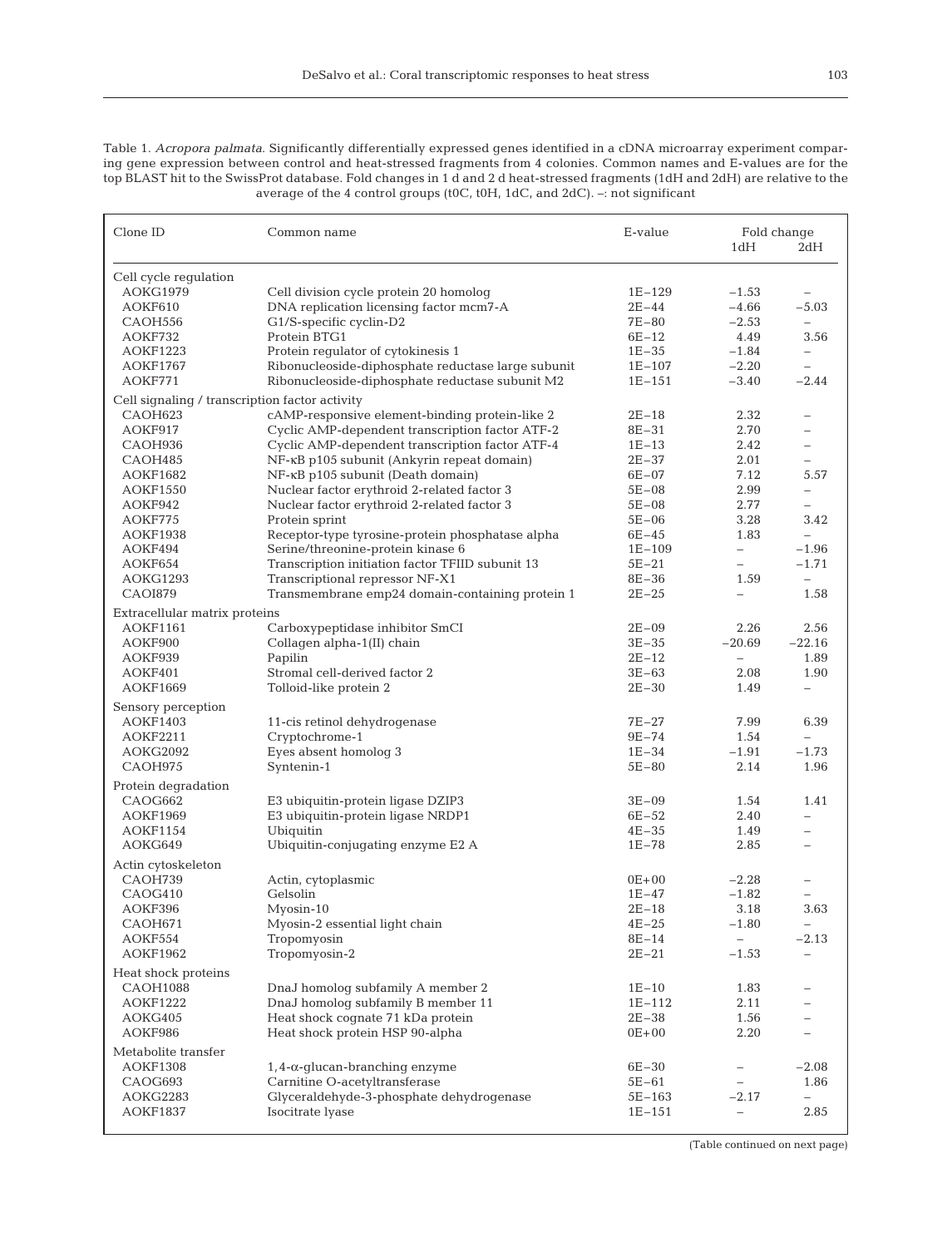| Clone ID                               | Common name                                              | E-value   | Fold change<br>1dH<br>2dH |                          |
|----------------------------------------|----------------------------------------------------------|-----------|---------------------------|--------------------------|
|                                        |                                                          |           |                           |                          |
| Metabolite transfer<br><b>AOKF1692</b> | Methylenetetrahydrofolate reductase                      | $1E-22$   | $-1.86$                   |                          |
| <b>AOKF1956</b>                        | Multifunctional protein ADE2                             | $1E-142$  | $-2.21$                   | $-2.14$                  |
| AOKF878                                | Neutral and basic amino acid transporter                 | $5E-36$   | $-2.53$                   | $-2.51$                  |
| AOKF818                                | Synaptic glycoprotein SC2                                | $2E - 88$ | $\overline{\phantom{0}}$  | $-2.23$                  |
| <b>CAOH1099</b>                        | Vitellogenin-2                                           | $4E-22$   | $-5.74$                   | $\overline{\phantom{0}}$ |
| Ribosomal proteins                     |                                                          |           |                           |                          |
| CAOH815                                | 40S ribosomal protein S15a                               | $6E - 60$ |                           | $-1.76$                  |
| CAOG595                                | 40S ribosomal protein S8                                 | $3E - 78$ | $-1.70$                   | $-1.95$                  |
| CAOH441                                | 60S acidic ribosomal protein P1                          | $2E-17$   | $\equiv$                  | $-1.82$                  |
| CAOG952                                | 60S ribosomal protein L11                                | $5E-82$   | ÷                         | $-1.47$                  |
| Ca2+ homeostasis proteins              |                                                          |           |                           |                          |
| AOKF800                                | Calcyphosin-like protein                                 | $5E - 52$ |                           | $-2.04$                  |
| CAOG430                                | Calmodulin                                               | $5E - 79$ | $-2.12$                   | $-1.60$                  |
| CAOI402                                | Sarcoplasmic reticulum histidine-rich Ca-binding protein | $7E-15$   | $-1.85$                   | $\overline{\phantom{0}}$ |
| <b>AOKF1965</b>                        | Troponin C, skeletal muscle                              | $1E-11$   | $-1.84$                   |                          |
| Oxidative stress                       |                                                          |           |                           |                          |
| AOKG480                                | Glutaredoxin-3                                           | $1E-110$  | 1.94                      | $\overline{\phantom{0}}$ |
| <b>AOKF1142</b>                        | Polyadenylate-binding protein 4                          | $2E - 55$ | 1.51                      |                          |
| AOKF908                                | Selenoprotein S                                          | $2E - 20$ | 1.80                      |                          |
| Vesicle/ion/macromolecule transport    |                                                          |           |                           |                          |
| <b>AOKF1016</b>                        | ADP-ribosylation factor GTPase-activating protein 3      | $2E-27$   | 1.74                      | $\overline{\phantom{0}}$ |
| <b>AOKF1971</b>                        | ATP-binding cassette sub-family A member 3               | $2E - 77$ | 3.74                      | 2.26                     |
| <b>AOKF1543</b>                        | BTB/POZ domain-containing protein KCTD7                  | $3E-18$   | $\overline{\phantom{0}}$  | $-1.58$                  |
| CAOH817                                | Pituitary tumor-transforming gene 1 interacting protein  | $2E - 20$ | 2.41                      | $\overline{\phantom{0}}$ |
| <b>CAOH1006</b>                        | Protein RER1                                             | $4E - 54$ | 2.15                      | $\overline{\phantom{0}}$ |
| AOKF821                                | Vacuolar proton pump subunit E                           | $7E-66$   | 1.64                      | $\overline{\phantom{0}}$ |
| Miscellaneous                          |                                                          |           |                           |                          |
| <b>AOKF1649</b>                        | Apoptosis regulator R1 (Fragment)                        | $1E-20$   | 1.65                      |                          |
| AOKG615                                | Atrial natriuretic receptor A                            | $7E - 47$ | 1.68                      |                          |
| AOKF638                                | Cytochrome b-245 light chain                             | $2E - 36$ | 1.70                      |                          |
| AOKG407                                | Endothelin-converting enzyme 1                           | $1E-16$   | 2.19                      |                          |

AOKG407 Endothelin-converting enzyme 1 1E–16 2.19 –

Table 1 (continued)

uniquely expressed at 2 d of heat stress. Some notable differentially expressed genes are listed in Table 1. The up-regulation of isocitrate lyase (AOKF1837), 1,4-αglucan-branching enzyme (AOKF1308), synaptic glycoprotein SC2 (AOKF818), and carnitine O-acetyltransferase (CAOG693) transcripts led to the statistically significant over-representation of the GO biological processes 'carbohydrate metabolic process' (GO:00059 75), 'carboxylic acid metabolic process' (GO:0019752), and 'lipid metabolic process' (GO:0006629). Another notable over-represented GO category was the cellular component 'ribonucleoprotein complex' (GO:0030529), which was represented by the down-regulation of 3 ribosomal protein transcripts and the up-regulation of La-related protein 7 transcripts (Table S3).

Riboflavin-binding protein

We were also interested in genes that were differentially expressed between 1dH and 2dH. Among the 74 genes that were significant across the entire experiment (Fig. 2), only 2 genes were significantly different between 1dH and 2dH. NF-κB p105 subunit (Death do-

main, AOKF1682) decreased in expression from 1dH to 2dH, as did CAOI1144 (non-annotated). Thus, over 90% of the genes that were differentially expressed at both 1 and 2 d did not change expression as bleaching progressed.

#### **Quantitative real-time PCR**

For the 3 genes that we validated via qRT-PCR, the direction of change was consistent with the microarray results. However, their normalized expression estimates were less than (26S proteasome non-ATPase regulatory subunit 5), greater than (11-cis retinol dehydrogenase), or highly similar to (NF-κB) the microarray-estimated fold changes (Table 2). Instead of confirming the significance of more differentially expressed genes, we chose to assay 8 genes that were not present on the microarray in order to evaluate pathways that are thought to be involved in the cellular mechanisms of cnidarian bleach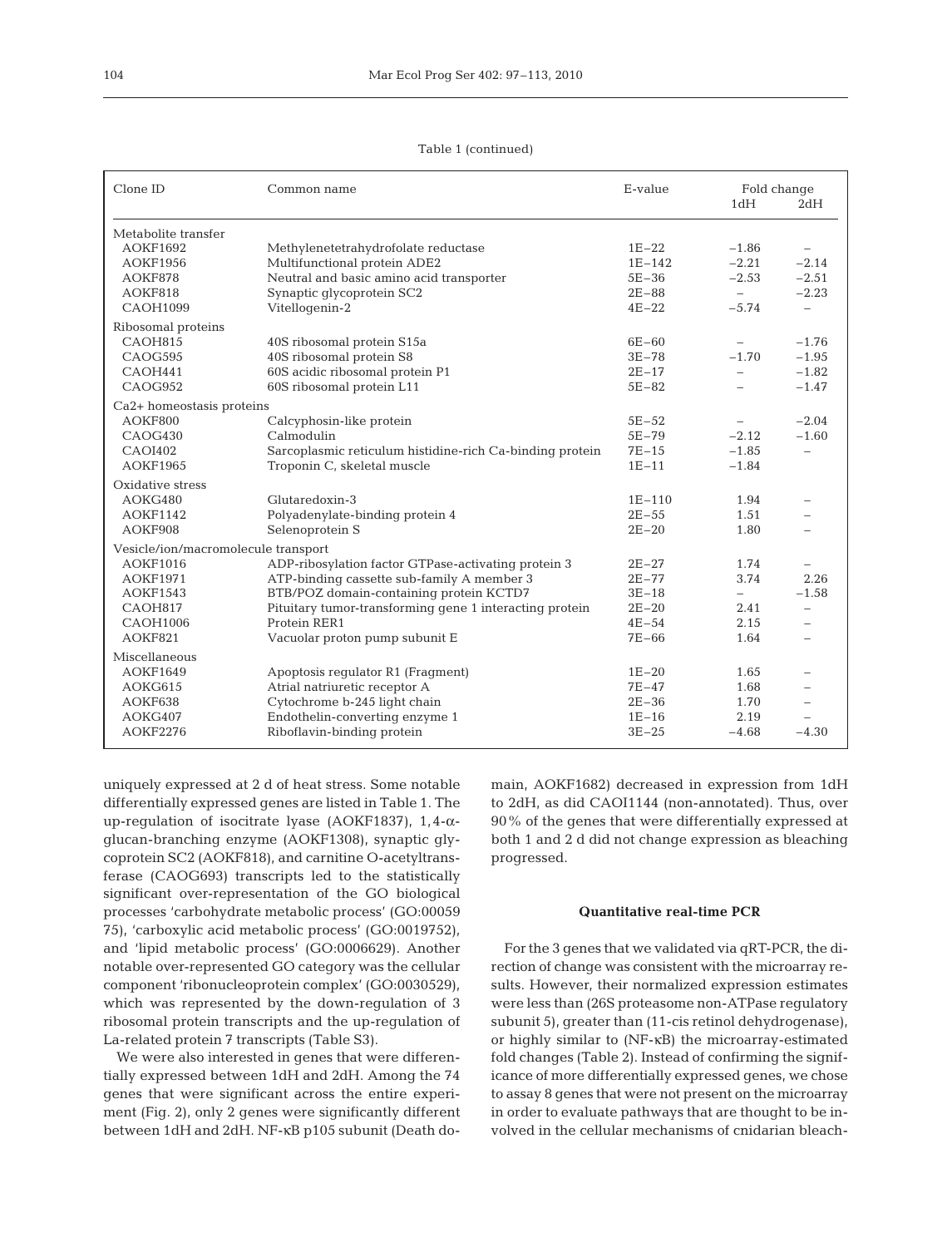Table 2. *Acropora palmata*. Results of qRT-PCR analyses on control and heat-stressed fragments from 4 colonies. We validated the microarray-based results for the first 3 genes listed, and chose an additional 8 genes that were not present on the microarray to further implicate certain cellular processes involved in the thermal stress response and bleaching. Common names and E-values are for the top BLAST hit to the SwissProt database. Similar to the microarray data output from BAGEL, we set the lowest expression class to 1 and calculated the expression of the other classes relative to 1. qRT-PCR-estimated expression for the controls is represented by the mean of the 4 control groups (t0C, t0H, 1dC, and 2dC). (\*) Statistically significant differences ( $p < 0.05$ ) in the heat-stressed samples (1dH and 2dH) (1-way ANOVA and post-hoc testing)

| Clone ID                                                                                                                       | Common name                                                                                                                                                                                                                                                                                                              | E-value                                                                                               | $qRT-PCR$<br>controls<br>$(Mean \pm SD)$                                                                                                                                | Heat-stressed<br>1dH<br>2dH                                                                                                                                             | Microarray<br>fold change<br>1dH<br>2dH            |
|--------------------------------------------------------------------------------------------------------------------------------|--------------------------------------------------------------------------------------------------------------------------------------------------------------------------------------------------------------------------------------------------------------------------------------------------------------------------|-------------------------------------------------------------------------------------------------------|-------------------------------------------------------------------------------------------------------------------------------------------------------------------------|-------------------------------------------------------------------------------------------------------------------------------------------------------------------------|----------------------------------------------------|
| AOKF1403<br>AOKF1682<br>AOKF2255<br>CCHX1276<br>CCHX14559.b1<br>CCHX13018.q1<br><b>CCHX1211</b><br>CCHX2749.b1<br>CCHX15353.b1 | 11-cis retinol dehydrogenase<br>$NF$ - $\kappa$ B p105 (Death domain)<br>26S proteasome non-ATPase req. subunit 5<br>CuZn superoxide dismutase (Cu/ZnSOD)<br>NOS-interacting protein (NOSIP)<br>E3 ubiquitin-protein ligase Mdm2<br>TP53-regulated inhibitor of apoptosis 1<br>Autophagy-related protein 12<br>Caspase-3 | $7E-27$<br>$6E - 07$<br>$9E-19$<br>$2E - 56$<br>$3E-60$<br>$3E-13$<br>$5E-16$<br>$6E-24$<br>$4E - 36$ | $2.10 \pm 1.67$<br>$1.21 \pm 0.26$<br>$1.77 \pm 0.08$<br>$1.17 \pm 0.12$<br>$1.56 \pm 0.15$<br>$1.30 \pm 0.25$<br>$2.35 \pm 0.33$<br>$2.19 \pm 0.43$<br>$1.06 \pm 0.06$ | 56.38* 186.76*<br>$5.45*$<br>$7.91*$<br>$1.0*$<br>$1.06*$<br>1.0<br>1.50<br>$1.12*$<br>$1.0*$<br>1.09<br>1.01<br>$1.0*$<br>$1.21*$<br>$1.16*$<br>$1.0*$<br>1.06<br>1.03 | 6.39<br>7.99<br>5.57<br>7.12<br>$-3.08$<br>$-3.62$ |
| CCHX4259.b1<br>CCHX9815                                                                                                        | TNF receptor-assoc. factor 3 (TRAF3)<br>$NF$ - $\kappa$ B p105 (Rel homology domain)                                                                                                                                                                                                                                     | $6E - 53$<br>$1E - 38$                                                                                | $1.27 \pm 0.22$<br>$1.96 \pm 0.77$                                                                                                                                      | $27.04*29.24*$<br>$12.97*13.29*$                                                                                                                                        |                                                    |

ing. Three of these 8 genes were not significantly differentially expressed in the thermally stressed samples (Cu/ZnSOD, E3 ubiquitin-protein ligase Mdm2, and caspase-3). Of the remaining 5 genes, 2 were up-regulated upon thermal stress: TNF receptor-associated factor 3 (TRAF3) and NF-κB p105 (Rel homology domain); and 3 were down-regulated upon thermal stress: nitric oxide synthase-interacting protein (NOSIP), TP53-regulated inhibitor of apoptosis 1 (p53CV), and autophagy-related protein 12.

## **DISCUSSION**

#### **Cellular stress response of** *Acropora palmata*

Many differentially expressed genes identified in the present study are involved in the cellular stress response, which can be defined as the response of the coral to stress-induced damage to cellular macromolecules. In the case of symbiotic corals, multiple stressors can lead to bleaching. For example, thermal stress causes bleaching, but the bleaching process is invariably the result of both thermal and oxidative stress (Lesser 1997) since thermal stress causes reactive oxygen species (ROS) formation in the host mitochondria (Dykens et al. 1992, Nii & Muscatine 1997), and heat and light stress causes ROS generation in *Symbiodinium* chloroplasts (Jones et al. 1998, Lesser 2006). As the number of endosymbionts dwindles and metabolites cease to be transferred from endosymbiont to host and vice versa, osmotic stress is produced (Mayfield & Gates 2007).

Our results provide solid evidence of thermal and oxidative stress, and include possible signatures of osmotic stress. We identified transcripts encoding 4 heat shock proteins (HSPs) that were up-regulated in the 1 d samples (Table 1). Interestingly, no HSPs were differentially expressed in the 2 d samples, which is consistent with the idea that HSP expression ramps up in waves that are consistent with protein turnover (Gates & Edmunds 1999). With respect to oxidative stress, the up-regulation of transcripts encoding glutaredoxin-3 (AOKG480) and selenoprotein S (AOKF908) represents increased protective mechanisms against ROS. Additionally, oxidative stress-responsive transcription factors were up-regulated during thermal stress: nuclear factor erythroid 2-related factor 3 (Nrf3) homologs (AOKF942 and AOKF1550) (Vargas et al. 2006) and cAMP-dependent transcription factor ATF4 (CAOH936) (Harding et al. 2003). Interestingly, copper/zinc superoxide dismutase (Cu/ZnSOD, CCHX1276), which was measured via qRT-PCR, was not significantly up-regulated in thermally stressed samples, although the 1 d stressed samples had an increase in expression (Table 2). This protein was previously shown to increase in expression during thermal and light stress (Downs et al. 2000, Lesser & Farrell 2004). The low light levels during our experiments may explain the insignificant Cu/ZnSOD up-regulation. With respect to osmotic stress, the up-regulation of transcripts involved in ion/macromolecular transport (Table 1) may indicate osmoregulation. In our earlier study on *Montastraea faveolata* (DeSalvo et al. 2008), we observed transcriptomic signatures of heat and oxidative stress but not of osmotic stress.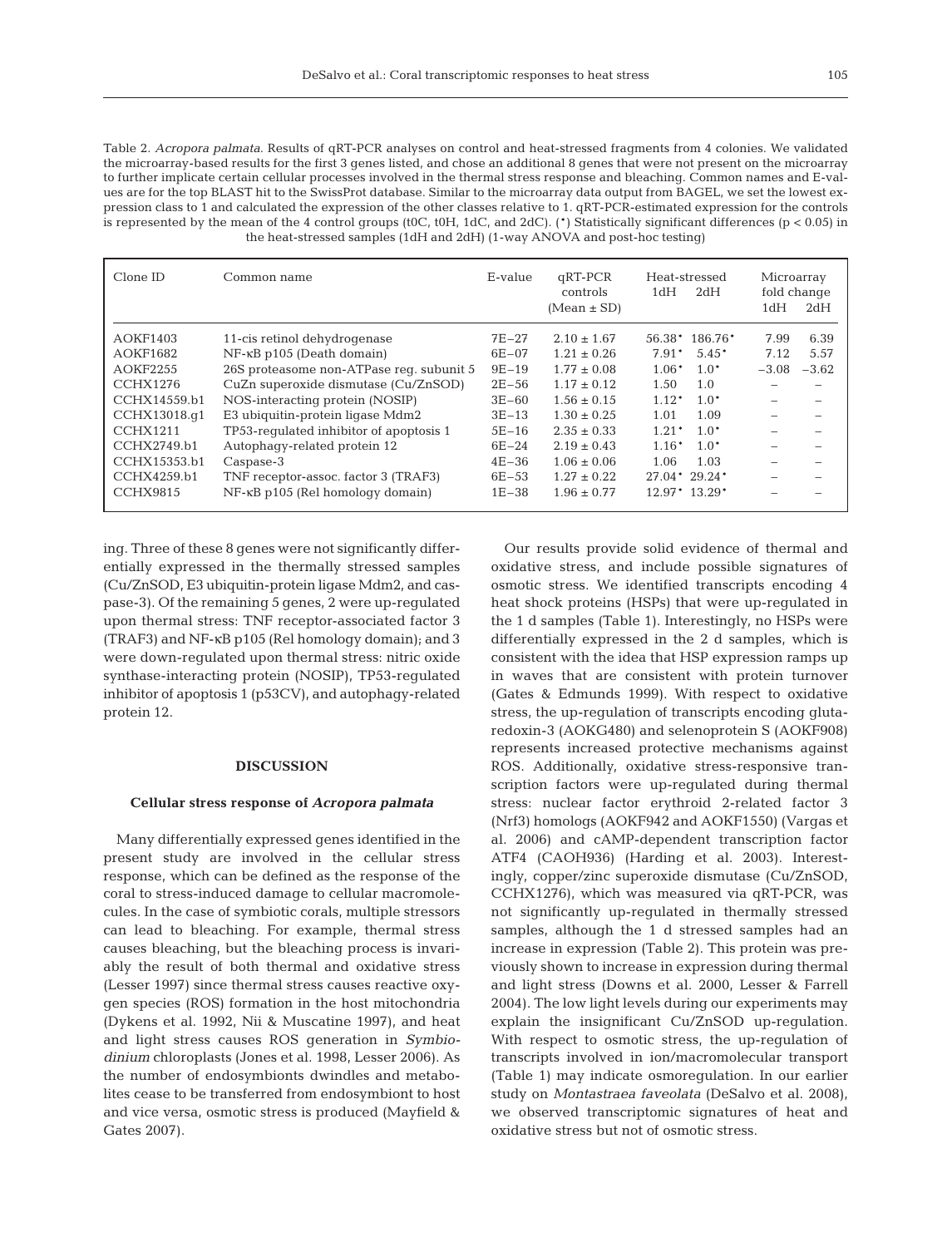## Growth arrest

As discussed by Kultz (2003), the cellular stress response is highly conserved in all organisms, and includes 4 main mechanisms: (1) growth arrest; (2) upregulation of chaperones (see previous paragraph); (3) nucleic acid stabilization and repair; and (4) removal of damaged macromolecules. We found a marked downregulation of numerous genes involved in DNA replication and cell cycle progression in the present study (Table 1, Fig. 2). Suppressing cell proliferation during stress conserves energy and ensures that cells with damaged DNA do not divide. This transcriptomic response was found in fish (*Gillichthys mirabilis)* that was exposed to hypoxia (Gracey et al. 2001) and thermal stress (Buckley et al. 2006), and in murine kidney cells in response to hyperosmotic stress (Kultz et al. 1998). The need to conserve energy during cellular stress is also the likely reason behind the observed down-regulation of ribosomal protein transcripts, which is consistent with previous studies in yeast (Herruer et al. 1988), *Drosophila* (Bell et al. 1988), and *Montastraea faveolata* (DeSalvo et al. 2008).

#### Nucleic acid stabilization and repair

Our results do not show the up-regulation of classic DNA repair proteins; however, Kultz (2003) mentioned p53 and NF-κB as eukaryotic pathways involved in DNA repair and chromatin stabilization. The p53 transcription factor was previously found to be up-regulated during heat and light stress in *Montastraea faveolata* (Lesser & Farrell 2004). p53 is not present on our microarray, nor is it present in our *Acropora palmata* EST libraries. However, we quantified the expression of 2 genes within the p53 pathway using qRT-PCR: E3 ubiquitin-protein ligase Mdm2 (CCHX13018.g1) and TP53-regulated inhibitor of apoptosis 1, also known as p53CSV (CCHX1211) (Table 2). Mdm2-p53 binding prevents p53 from acting as a transcription factor and targets p53 for proteolytic degradation (Prives & Hall 1999). Mdm2 was not differentially expressed in *A. palmata*. While Mdm2 down-regulation would have suggested p53 activation, our results suggest that corals may regulate p53 activity via phosphorylation and acetylation, which is consistent with other study systems (Prives & Hall 1999). p53CSV mediates survival in a p53 dependent manner (Park & Nakamura 2005). We found this gene to be 2-fold down-regulated in thermally stressed samples. Interestingly, Park & Nakamura (2005) found that p53CSV was not induced during severe DNA damage. Thus, our results indicate either severe DNA damage, or lack of p53 activation.

The NF-κB family of transcription factors regulates genes that control cell death, cell adhesion, innate immunity, proliferation, inflammation, the cellular stress response, and tissue remodeling (Perkins 2007). One member of this family is the NF-κB p105 precursor, which encodes a protein that contains a Rel homology domain (RHD), an ankyrin repeat domain (ARD), and a death domain (DD). The p105 precursor is posttranslationally modified to generate the p50 subunit (RHD-containing transcription factor) and I-κB (an inhibitor of the p50 subunit containing the ARD and DD) (Pereira & Oakley 2008). Differences in NF-κB p105 gene architecture are apparent in cnidarians. In *Nematostella vectensis*, all characterized NF-κB genes lack the I-κB-like sequences; however, loci that are distinct from NF-κB encode for I-κB-like genes (Sullivan et al. 2007). Our results show the up-regulation of transcripts encoding 2 proteins that contain homology to NF-κB p105: (1) CAOH485 (2-fold up-regulated at 1 d), which contains the ARD; and (2) AOKF1682 (over 5-fold up-regulated on both days), which contains the DD (Table 1). Additionally, we performed qRT-PCR on CCHX9815, another EST with homology to NF-κB p105 (containing the RHD) and found it to be over 5-fold up-regulated in the heat-stressed samples (Table 2). Based on our most current EST assembly, CAOH485 (an I-κB-like sequence) and CCHX99815 (an NF-κB-like sequence) contain a poly-A tail, but AOKF1682 does not. While further sequencing is needed to resolve NF-κB p105 gene architecture in *Acropora palmata*, our results preliminarily indicate that the gene architecture in *A. palmata* is similar to that in *N. vectensis* in that NF-κB genes may be encoded by loci that are distinct from I-κB genes. We also quantified the expression of TNF receptor-associated factor 3 (TRAF3–CCHX4259.b1), which is a protein involved in the activation of NF-κB, via qRT-PCR. TRAF3 was up-regulated over 20-fold in heat-stressed samples (Table 2). Interestingly, the expression levels of the I-κB-like sequences became nonsignificant (CAOH485) or decreased (AOKF1682) after 2 d of stress, but the levels of the transcription factor and the activator increased. These results show for the first time the role of NF-κB in signaling mechanisms during coral bleaching and suggest that the balance between NF-κB inhibition and activation may have been tipped towards activation in our experiment.

## Removal of damaged macromolecules

Thermal and oxidative damage to cellular proteins leads to increased protein degradation via ubiquitin/ proteasome-mediated proteolysis. In the context of coral health, increased protein levels of ubiquitin were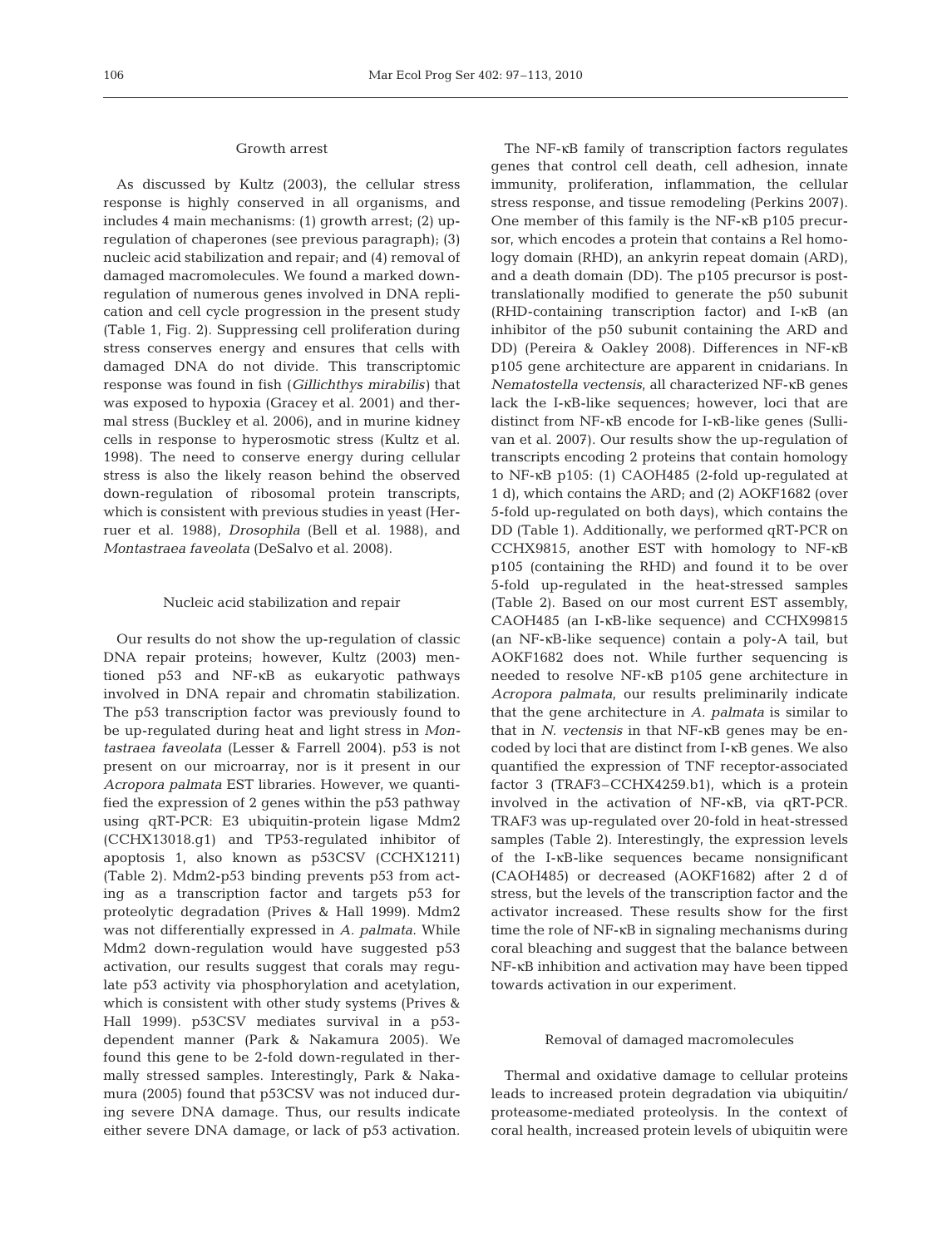found in stressed corals (Downs et al. 2000, 2002, 2005). We clearly see up-regulation of transcripts involved in protein degradation. Ubiquitin (AOKF1154), E3 ubiquitin protein ligase NRDP1 (AOKF1969), and ubiquitin-conjugating enzyme E2A (AOKG649) were 1.5- to 2.9-fold up-regulated at 1 d. Furthermore, E3 ubiquitin protein ligase DZIP3 (CAOG662) was upregulated at both days (Table 1). The up-regulation of ubiquitin and ubiquitin-conjugating enzyme E2A clearly suggests increased targeting of proteins for degradation in the proteasome.

When stress intensity increases to a point at which the organism can no longer maintain homeostasis, cell death pathways are often initiated as part of the stress response (Kultz 2003). Apoptosis, or programmed cell death, has received considerable attention in the coral bleaching field, and indeed, numerous studies have found apoptotic bodies or apoptosis molecular markers in bleached tissue preparations (reviewed by Weis 2008). Two additional bleaching mechanisms have recently been studied in symbiotic cnidarians: autophagy, the process by which a cell degrades its own components, e.g. organelles (Dunn et al. 2007); and symbiophagy, an autophagic process whereby the host consumes its endosymbiont (Downs et al. 2009).

Our previous study (DeSalvo et al. 2008) contained 2 pro-apoptotic signals; however, the present study contains both pro- and anti-apoptotic signals. Transcriptional repressor NF-X1 (AOKG1293) and polyadenylatebinding protein 4 (PABP4, AOKF1142), whose transcripts were both up-regulated at 1 d (Table 1), together stimulate telomerase reverse transcriptase, which enhances anti-apoptotic signaling during oxidative stress (Katzenellenbogen et al. 2007). The up-regulation of apoptosis regulator R1 (AOKF1649) is also antiapoptotic. This gene is a member of the Bcl-2 family, which contains potent inhibitors of cell death (Hockenbery et al. 1990, Shimizu et al. 1996, Clem et al. 1998). We measured the mRNA transcript levels of caspase-3 (CCHX15353.b1) via qRT-PCR and found that the gene was not differentially expressed during thermal stress (Table 2). This likely reflects previous findings that caspase-3, which is an executioner caspase, requires activation via post-translational modification (Boatright & Salvesen 2003). The only pro-apoptotic signal among the differentially expressed genes was the aforementioned down-regulation of TP53-regulated inhibitor of apoptosis 1 (CCHX1211). This protein mediates survival by inhibiting the activation of caspases (Park & Nakamura 2005), thus down-regulation would seem to be proapoptotic. Simultaneous pro- and anti-apoptotic signals likely point to tissue-specific responses to thermal stress.

Autophagy and symbiophagy also represent mechanisms by which the coral can rid itself of damaged macromolecules, organelles, and endosymbionts. We quantified the transcript abundance of autophagyrelated protein 12 (CCHX2749.b1) via qRT-PCR and found it to be nearly 2-fold down-regulated in stressed *Acropora palmata* (Table 2). Since this protein is required for autophagy (Mizushima et al. 1998), this result provides evidence against autophagic processes occurring in the present experiment.

## **Other patterns of differential gene expression**

#### Restructuring of the extracellular matrix (ECM)

Thermal stress and bleaching in *Acropora palmata* was marked by a strong differential expression of ECM protein transcripts (Table 1). Collagen  $\alpha$ -1(II) chain (AOKF900) was the most differentially expressed gene in the experiment — over 20-fold down-regulated in both 1 and 2 d samples. Interestingly, the ortholog of AOKF900 in *Montastraea faveolata* (AOSF1268) was also down-regulated during bleaching (DeSalvo et al. 2008). The down-regulation of collagen indicates either (1) reduced calcification during stress since this type of collagen is an ECM structural constituent (GO:0005201) that is involved in chondrocyte differentiation and skeleton formation in vertebrates (Cheah et al. 1991, Li et al. 1995); or (2) modified cell adhesion properties since ECM deposition in coral cells (composed mainly of collagen) was previously shown to mediate cell–cell and cell–substrate adhesion (Helman et al. 2008). Disrupted cell adhesion in *A. palmata* may point to bleaching via cell detachment (Gates et al. 1992). The remaining differentially expressed ECM genes were up-regulated in the stressed samples. Papilin (AOKF939) and carboxypeptidase inhibitor SmC1 (AOKF1161) are both Kunitz-type serine protease inhibitors. The activities of these enzymes warrant further study since the ortholog of AOKF1161 in *M. faveolata* (AOSF907) was responsive to thermal stress (DeSalvo et al. 2008), and a protein with a Kunitz domain was also identified in *Anthopleura elegantissima* that was exposed to UV stress (Richier et al. 2008). Tolloid-like protein 2 (AOKF1669), an ECM matrix metalloprotease that is involved in skeletogenesis (Scott et al. 1999), is also a candidate for further study.

## Sensory perception

Another group of differentially expressed genes in *Acropora palmata* are related to 'neurological system processes' (GO:0050877) and 'visual perception' (GO: 0007601). 11-cis retinol dehydrogenase (AOKF1403, 8 and 6.4-fold up-regulated at 1 and 2 d, respectively) catalyzes the final step in the biosynthesis of 11-cis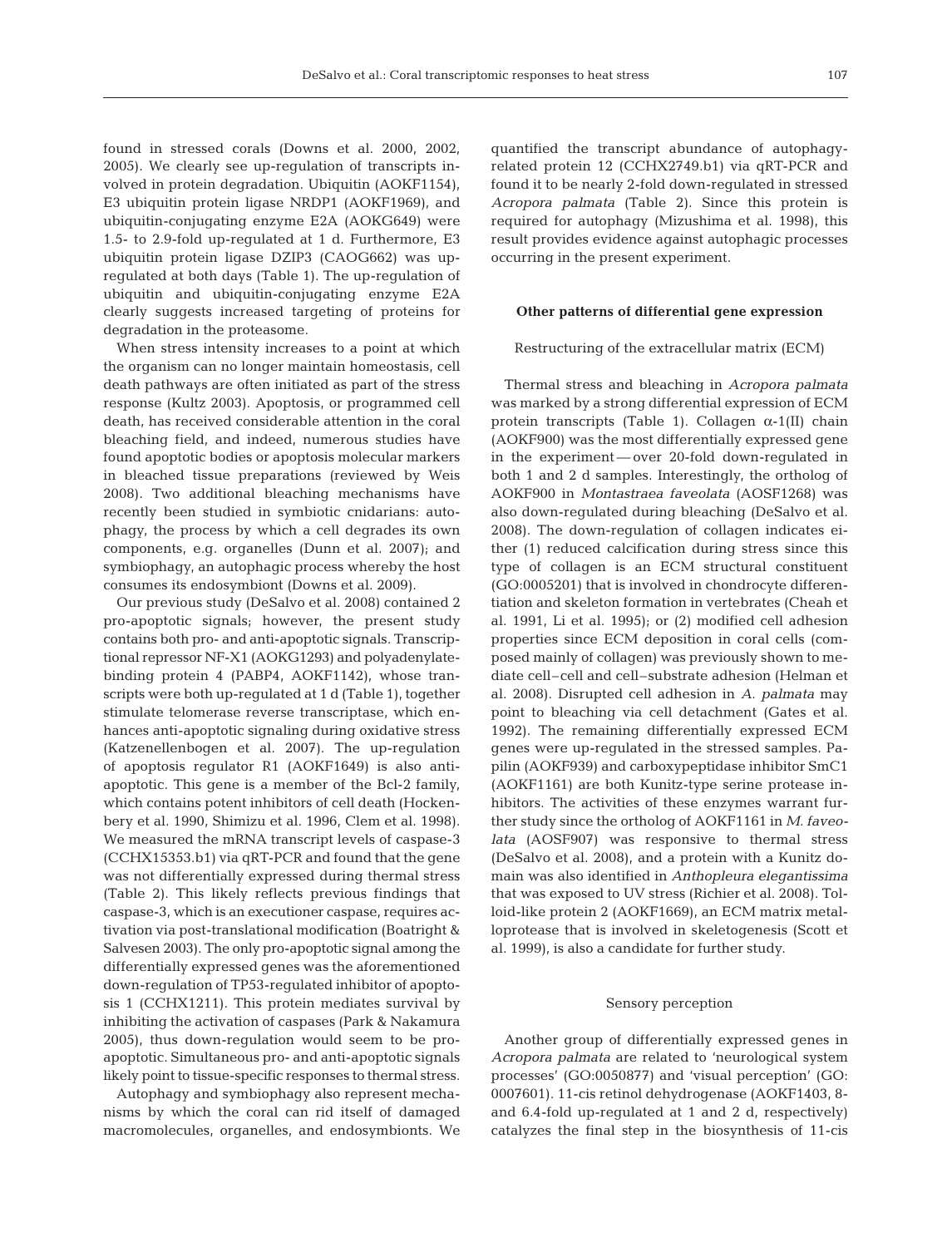retinaldehyde, which is the universal chromophore of visual pigments. Cnidarian visual ecology consists of a large body of literature dedicated to the camera-type eye of the cubozoan *Tripedalia cystophora* (e.g. Kozmik et al. 2008) and eyeless photoreception in *Hydra* (e.g. Santillo et al. 2006). It is worthy to note that our *A. palmata* EST libraries include other vision-related genes such as micropthalmia-associated transcription factor Mitf (CCHX11178), opsin-1 (CCHX12957.b1), and phosducin-like protein (CCHX14045.b1). Additionally, cryptochrome-1 (AOKF2211, involved in circadian rhythms) was up-regulated 1.5-fold at 1 d. How these sensory perception proteins may be involved in thermal stress responses, bleaching, or be affected by the breakdown of symbiosis is unknown. Since the control aquaria received roughly 10% more light than the heated aquaria, there is also the possibility that the differential expression of sensory genes was confounded by the different light fields present during the experiment. Another possibility unrelated to vision is that the up-regulation of 11-cis retinol dehydrogenase is related to nuclear retinoic acid receptor activation and transcription regulation (Ross 1993).

### Metabolite transfer between host and endosymbiont

The transfer of metabolites between the coral host and *Symbiodinium* is at the core of this ecologically successful mutualism. The coral host provides *Symbiodinium* with glycine, ammonium, nitrate, sulfate, and guanine; *Symbiodinium* provides the coral host with glycolic acid, glycerol, glucose, alanine, lipids, and  $CO<sub>2</sub>$ ; and both partners shuttle cystine, methionine, and cystathione back and forth (e.g. Muscatine 1967, Patton et al. 1977, Trench 1979, Papina et al. 2003). The down-regulation of the following protein transcripts suggests changes in the dynamics of transfer from host to endosymbiont: (1) multifunctional protein ADE2 (AOKF1956), involved in purine synthesis (Chen et al. 1990, Gavalas et al. 1993); (2) methylenetetrahydrofolate reductase (AOKF1692), involved in methionine synthesis (Yamada et al. 2005); and (3) a neutral and basic amino acid transporter (AOKF878), involved in the transport of cystine.

Conversely, the down-regulation of the following protein transcripts suggests changes in the dynamics of transfer from endosymbiont to host: (1)  $1,4-\alpha$ glucan-branching enzyme (AOKF1308), needed to increase the solubility of glycogen, the stored form of glucose; (2) glyceraldehyde-3-phosphate dehydrogenase (AOKG2283), responsible for transforming glycerol into glyceraldehyde-3-phosphate; and (3) vitellogenin-2 (CAOH1099), the major precursor of egg yolk proteins. The ortholog of vitellogenin-2 in *Mon-* *tastraea faveolata* (AOSF1022) was also down-regulated during bleaching (DeSalvo et al. 2008). While the activities of the first 2 genes listed above indicate the lack of exchange of glucose and glycerol from endosymbiont to host, suppressed host metabolism during thermal stress can also explain these observations. Additionally, the activity of vitellogenin-2 may also be due to less vitellogenesis in stressed corals, which is consistent with findings of lower reproduction in bleached corals (Ward et al. 2000). Lastly, the up-regulation of cAMP-dependent transcription factor ATF4 (CAOH936), which is responsive to amino acid starvation (Harding et al. 2003), supports the idea that the coral host loses the amino acid input from its endosymbionts during bleaching.

In addition to identifying genes involved in the transfer of metabolites, our results also indicate the presence of an alternative metabolic pathway in corals the glyoxylate cycle. Isocitrate lyase converts isocitrate to succinate and glyoxylate during the first step in the glyoxylate cycle. The glyoxylate cycle allows the use of fats to synthesize carbohydrates (Kornberg & Madsen 1958). The pathway is present in bacteria, yeast, plants, nematodes, and has more recently been discovered in insects and vertebrates (Popov et al. 2005). The near 3-fold up-regulation of isocitrate lyase (AOKF 1837) at 2 d suggests that the host is not receiving sufficient carbohydrates from its endosymbionts. In addition to isocitrate lyase, malate synthase is another glyoxylate cycle-specific enzyme present in our EST libraries (CCHX12543.b1). Malate synthase catalyzes the transformation of glyoxylate and acetyl-coA into malate. Both malate synthase and isocitrate lyase are also present in the aposymbiotic larval transcriptome of *Acropora millepora* (Meyer et al. 2009), and phylogenetic analysis shows that both enzymes were acquired by cnidarians through horizontal gene transfer (Kondrashov et al. 2006).

#### Nitric oxide signaling

Perez & Weis (2006) provide evidence that nitric oxide (NO) signaling is involved in the bleaching process. They showed that exogenous NO causes bleaching in *Aiptasia pallida,* and that oxidative stress triggers host production of NO. The hypothesized signaling events lead from ROS production to activation of NF-κB, which causes up-regulation of inducible nitric oxide synthase (iNOS). NO then acts as a secondary messenger leading to cell death and thereby bleaching. While neither our EST libraries nor our microarray contains iNOS, our results support this hypothesized pathway given the strong up-regulation of NF-κB at both 1 and 2 d of stress. We targeted eNOS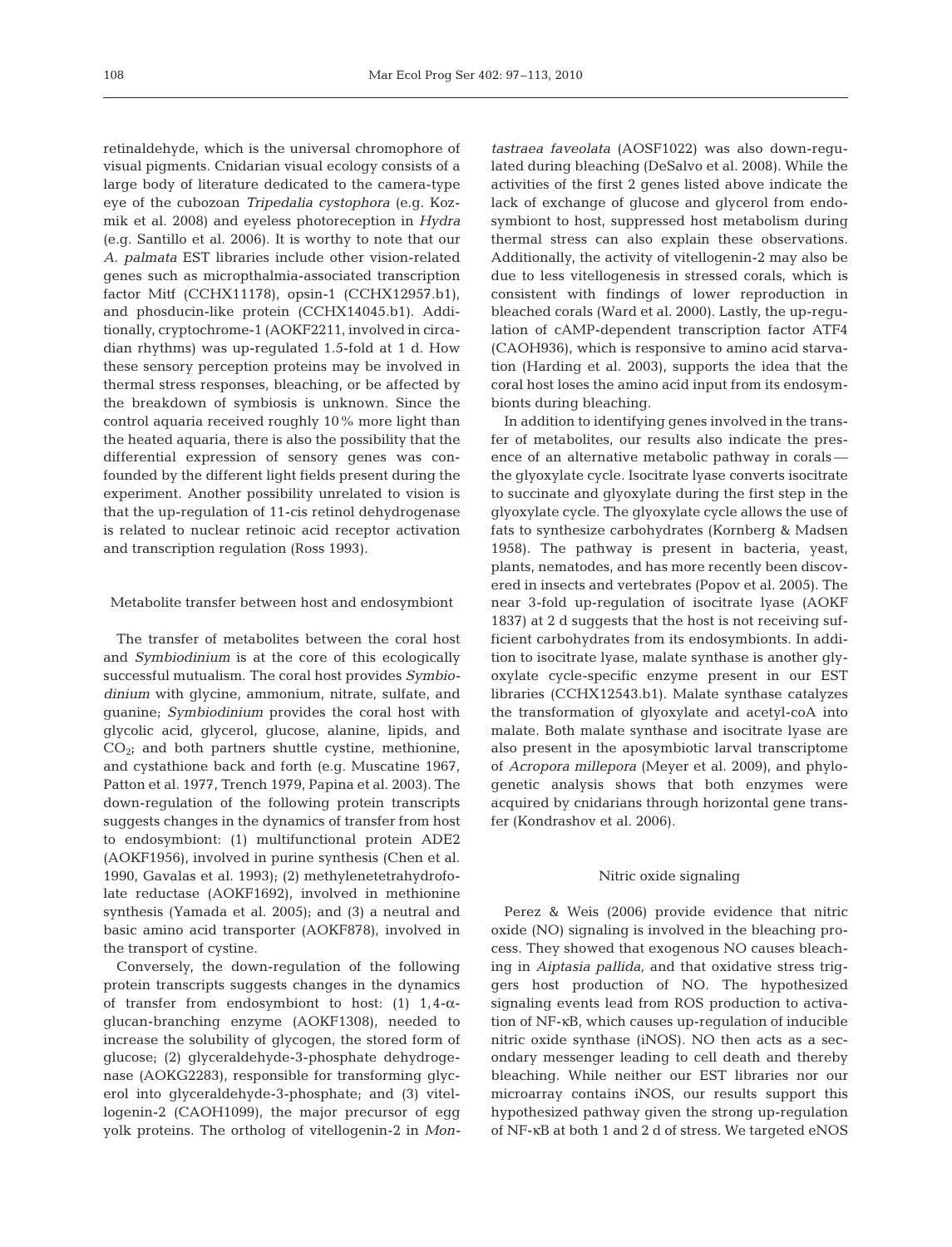interacting protein (NOSIP, CCHX14559.b1) for qRT-PCR analysis to further study NO signaling events during bleaching. NOSIP is a negative modulator of eNOS activity in vertebrates (Dedio et al. 2001); therefore, down-regulation of NOSIP indicates increased NO production. Indeed, our qRT-PCR results show a significant down-regulation of NOSIP transcripts in thermally stressed samples (Table 2). Lastly, the 2.2-fold up-regulation of HSP90 (AOKF986) at 1 d is noteworthy in the context of NO signaling since HSP90 is an allosteric enhancer of iNOS (Yoshida & Xia 2003).

## **Comparison with bleaching in** *Montastraea faveolata*

Our previous microarray study documented the transcriptomic response of *Montastraea faveolata* to thermal stress and bleaching (DeSalvo et al. 2008). Despite <30% of the differentially expressed genes having functional annotation, we were able to corroborate past findings and provide new information regarding the cellular mechanisms of cnidarian bleaching. In the present study, differentially expressed genes were nearly 60% annotated. The gene overlap between the 2 microarray platforms is small (~10%) (Voolstra et al. 2009). Despite the low overlap and differences in the level of annotation between both microarrays, there are many parallels between the 2 studies. We identified the following transcriptomic responses in both studies: (1) an increase in heat shock protein (HSP) expression; (2) an increase in antioxidant enzymes; (3) a decrease in expression of  $Ca^{2+}$  homeostasis proteins; (4) a restructuring of the ECM; (5) a rearrangement of the actin cytoskeleton; and (6) a decrease in ribosomal protein expression. In contrast, the following responses identified in the present study were not seen in *M. faveolata*: (1) osmotic stress; (2) p53 and NF-κB signaling; (3) sensory perception; (4) the glyoxylate cycle; and (5) nitric oxide signaling. Overall, the bleaching model presented in DeSalvo et al. (2008) is supported by the present study, and in addition, we have identified numerous other proteins (e.g. cell signaling molecules and ECM proteins) that await future functional work to assess their specific role in the coral–algal symbiosis.

A remarkable difference between the 2 studies (the present study and DeSalvo et al. 2008) is related to temporal patterns of bleaching. Given the same increase in temperature, *Montastraea faveolata* experienced a 60% reduction in *Symbiodinium* cell density after 9 d. In the present study, *Acropora palmata* reached a 60% reduction in *Symbiodinium* cell density after only 2 d. Thus, the intensity of stress felt by *A. palmata* was greater than that felt by *M. faveolata*. This could explain why fold change estimates in *A. palmata* were (on average) higher than those measured in *M. faveolata*. This difference in bleaching susceptibility is consistent with previous studies showing that branching corals, especially acroporids, are more susceptible to bleaching compared to encrusting/ hemispherical corals (Harriott 1985, Glynn 1988, 1993, Hoeksema 1991, Gleason 1993, Hoegh-Guldberg & Salvat 1995, Marshall & Baird 2000, Loya et al. 2001). Loya et al. (2001) provide a sound discussion of likely differences between branching and encrusting colonies that underlie their differential bleaching susceptibilities. They found that massive and encrusting species have thicker tissue, which renders them less susceptible to bleaching because thicker tissue is more photoprotective and self-shading, especially when polyps are retracted (Brown 1997, Hoegh-Guldberg 1999). Another hypothesis posited by Loya et al. (2001) involves differential mass transfer. These ideas are discussed further in Nakamura & van Woesik (2001) and hold that high water flow allows more efficient transfer of mass (i.e. metabolites, and ROS), which is especially needed during stress. Indeed, higher coral survival was evident in high- compared to low-flow regimes (Nakamura et al. 2003). These notions ultimately apply to colony morphology; flat, encrusting coral colonies experience higher flow than branching colonies.

While bleaching susceptibility due to colony morphology is likely involved in the observed differential response between *Montastraea faveolata* and *Acropora palmata*, we also cannot ignore the influence of *Symbiodinium* genotype (Rowan et al. 1997, Baker et al. 2004, LaJeunesse et al. 2007, Sampayo et al. 2008). Given that we observed no differences in bleaching susceptibility between clade A-associated and multiclade-associated *M. faveolata* (DeSalvo et al. 2008), and that subclade genotyping to differentiate between clade A within *M. faveolata* and clade A within *A. palmata* is not available, we cannot state whether a *Symbiodinium* clade effect influenced the differential response between *M. faveolata* and *A. palmata*. Differences in *Symbiodinium* clades might also contribute to the greater fold changes measured in *A. palmata*. Since the effect of the *Symbiodinium* clade on the host transcriptome can be greater than that of thermal stress (DeSalvo et al. 2010), controlling for the *Symbiodinium* clade content within experimental fragments is likely to increase the resolution at which gene expression can be measured.

## **CONCLUSIONS**

Despite little overlap between the *Acropora palmata* and *Montastraea faveolata* microarrays, we found similar processes that are differentially expressed in response to thermal stress and bleaching in both spe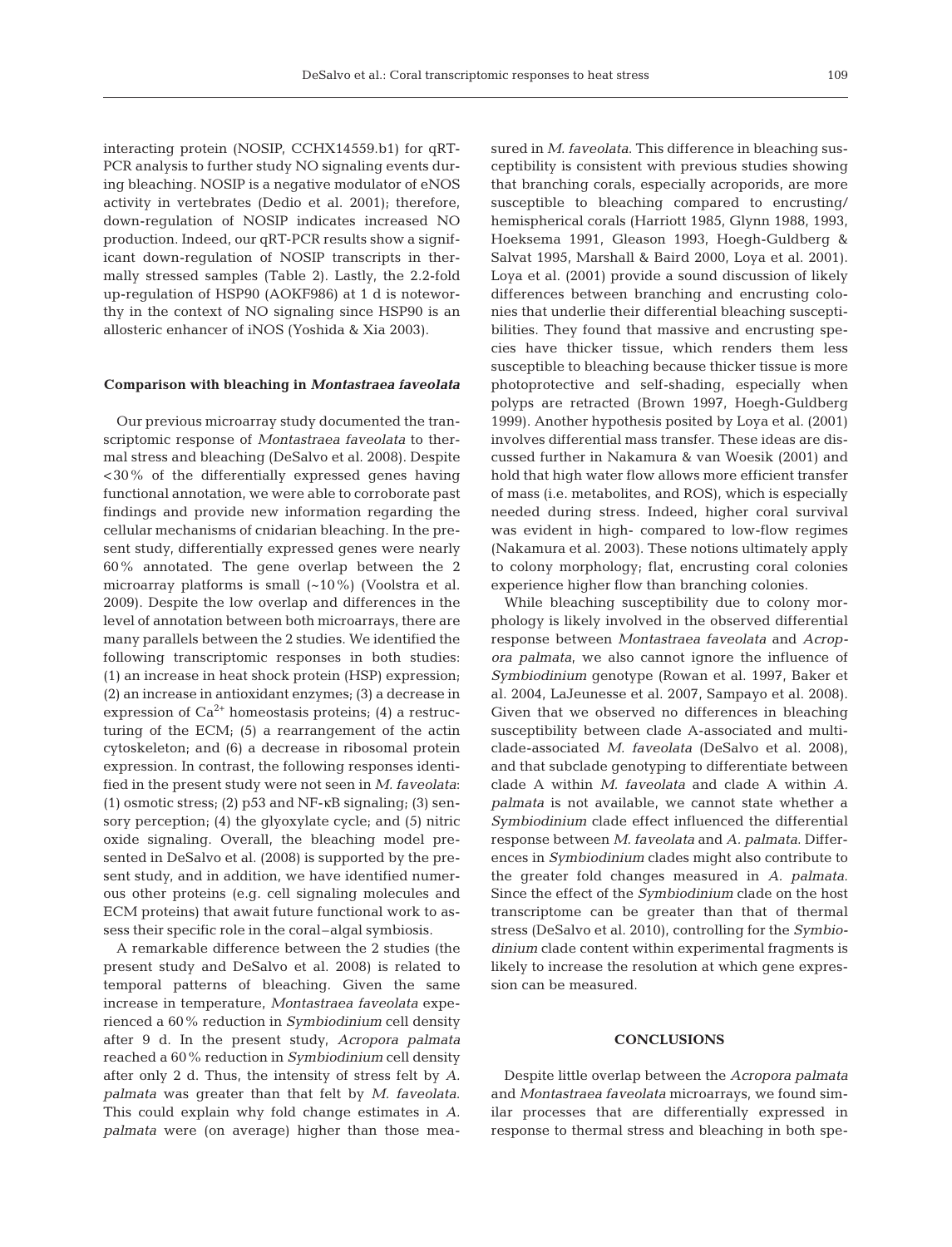cies. Much of this conserved transcriptomic stress response is part of the cellular stress response that was already present in the last universal common ancestor (i.e. predating the evolution of the 3 domains of life; Kultz 2003, 2005).

Focusing on the cellular stress response and how it has allowed corals to persist through geologic time is incomplete without taking into consideration the contribution of their endosymbionts in the evolutionary success of the Scleractinia. For example, the adaptive radiation of scleractinians in the Late Triassic (200– 228 Ma) may be correlated with the initiation of symbiosis with dinoflagellate endosymbionts (Stanley 1981). Thus, it is also important to identify scleractinian- and symbiosis-specific cellular responses to thermal stress. For example, while down-regulation of cytoskeletal components (also seen in *Montastraea faveolata*) is certainly related to the conserved cellular stress response (Loven 1988, Shyy et al. 1989, Chowdhury et al. 1992, Orrenius et al. 1992, Muller et al. 2007), we cannot ignore the possibility that the cytoskeleton must reorganize as cells change their adhesion properties and/or become devoid of their intracellular endosymbionts. Likewise, a rearrangement of the ECM (also seen in *M. faveolata)*, along with the metabolite transfer systems, which involve molecules specific to different symbioses (Trench 1979), are also likely to be bleaching responses specific to zooxanthellate corals.

Identifying responses that are specific to symbiosis breakdown is a daunting task. Future transcriptomic studies using stressors other than temperature (e.g. cold shock, darkness, high light) in corals and other symbiotic cnidarians will allow us to identify cellular processes that are common among different stressors. Utilizing the amenable symbiotic cnidarian *Aiptasia pallida* (Weis et al. 2008, Sunagawa et al. 2009), one could measure the transcriptomic response to a given stressor in both symbiotic and aposymbiotic anemones, and thus use a subtractive approach to determining symbiosis-specific stress responses. These experimenunderstanding of the molecular mechanisms of coral symbiosis and bleaching.

Finally, our study demonstrates how genomic tools are helping to reconstruct the ancestral coral and how For example, early scleractinian corals survived many paleoclimatic changes, such as sea-level rise and climatic warming in the Late Triassic, the Paleocene– Eocene thermal maximum, and repeated sea-level and climatic changes during the Neogene (Stanley & van de Schootbrugge 2009). The resilience of coral community structure during global climate fluctuations of the Pleistocene (Pandolfi & Jackson 2006) also suggests

that corals are equipped to survive drastic environmental transitions. While the resiliency of corals over geologic time suggests that they may indeed be able to cope with thermal stress related to contemporary climate change, it is becoming abundantly clear that numerous other human impacts are acting synergistically with climate change to shift coral community structure (Hughes et al. 2003, Pandolfi et al. 2003, Pandolfi & Jackson 2006).

*Acknowledgements*. We thank the following people associated with STRI in Panamá: R. Collin, G. Jácome, P. Gondola and other staff at the Bocas del Toro station, and E. Gomez and J. Jara of N. Knowlton's laboratory at the Naos Laboratory. We also thank M. A. Coffroth for initial input with tank experiments, and 3 anonymous reviewers whose comments greatly improved the manuscript. M.D. prepared this manuscript in partial fulfillment of requirements for a PhD in Quantitative and Systems Biology from the University of California, Merced. This study was supported through an STRI Pre-doctoral Fellowship and an NSF award to M.D. (OISE 0837455), and NSF awards to M.M. (BE-GEN 0313708 and IOS 0644438). This is contribution #2 of the STRI Caribbean Reef Futures initiative.

# LITERATURE CITED

- Baker AC, Rowan R, Knowlton N (1997) Symbiosis ecology of two Caribbean Acroporid corals. Proc 8th Int Coral Reef Symp Panama City 2:1295–1300
- ► Baker AC, Starger CJ, McClanahan TR, Glynn PW (2004) Coral reefs: corals' adaptive response to climate change. Nature 430:741
- ▶ Bell J, Neilson L, Pellegrini M (1988) Effect of heat shock on ribosome synthesis in *Drosophila melanogaster*. Mol Cell Biol 8:91–95
- ► Boatright KM, Salvesen GS (2003) Mechanisms of caspase activation. Curr Opin Cell Biol 15:725–731
- ► Brown BE (1997) Adaptations of reef corals to physical environmental stress. Adv Mar Biol 31:221–299
- ► Buckley BA, Gracey AY, Somero GN (2006) The cellular response to heat stress in the goby *Gillichthys mirabilis*: a cDNA microarray and protein-level analysis. J Exp Biol 209:2660–2677
- ► Cheah KS, Lau ET, Au PK, Tam PP (1991) Expression of the mouse alpha 1(II) collagen gene is not restricted to cartilage during development. Development 111:945–953
- tal approaches will ultimately lead to a more complete  $\quadblacktriangleright$  Chen ZD, Dixon JE, Zalkin H (1990) Cloning of a chicken liver cDNA encoding 5-aminoimidazole ribonucleotide carboxylase and 5-aminoimidazole-4-N-succinocarboxamide ribonucleotide synthetase by functional complementation of *Escherichia coli* pur mutants. Proc Natl Acad Sci USA 87:3097–3101
- it was equipped to cope with stress over geologic time. ▶ Chowdhury S, Smith KW, Gustin MC (1992) Osmotic stress and the yeast cytoskeleton: phenotype-specific suppression of an actin mutation. J Cell Biol 118:561–571
	- ► Clem RJ, Cheng EH, Karp CL, Kirsch DG and others (1998) Modulation of cell death by Bcl-XL through caspase interaction. Proc Natl Acad Sci USA 95:554–559
	- ▶ Dedio J, Konig P, Wohlfart P, Schroeder C, Kummer W, Muller-Esterl W (2001) NOSIP, a novel modulator of endothelial nitric oxide synthase activity. FASEB J 15:79–89
	- ► DeSalvo MK, Voolstra CR, Sunagawa S, Schwarz JA and others (2008) Differential gene expression during thermal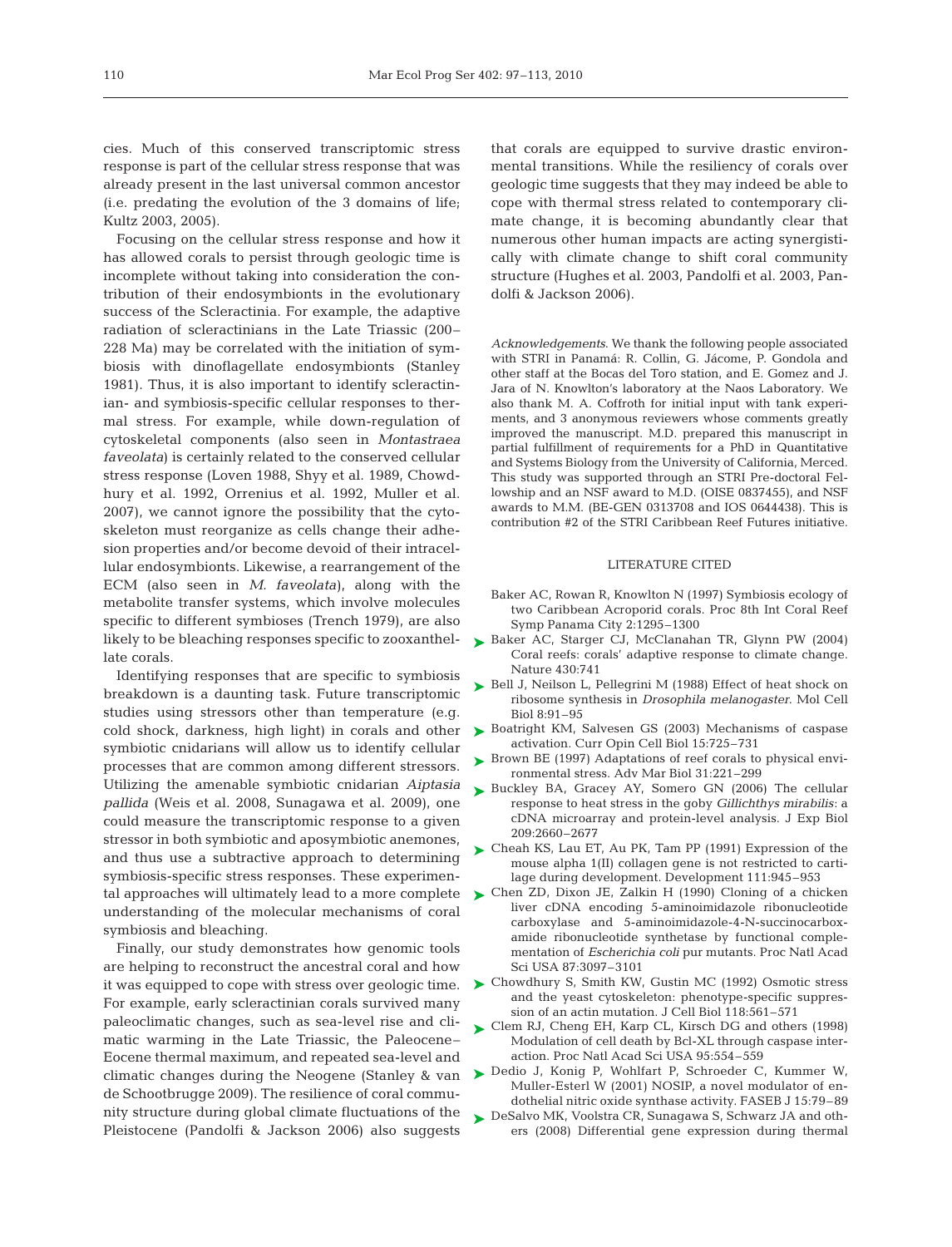*faveolata*. Mol Ecol 17:3952–3971

- DeSalvo MK, Sunagawa S, Fisher PL, Voolstra CR, Iglesias-Prieto R, Medina M (2010) Coral host transcriptomic states are correlated with *Symbiodinium* genotypes. Mol Ecol 19:1174–1186
- ► Downs CA, Mueller E, Phillips S, Fauth JE, Woodley CM (2000) A molecular biomarker system for assessing the health of coral (*Montastraea faveolata)* during heat stress. Mar Biotechnol 2:533–544
- ► Downs CA, Fauth JE, Halas JC, Dustan P, Bemiss J, Woodley CM (2002) Oxidative stress and seasonal coral bleaching. Free Radic Biol Med 33:533–543
- ► Downs CA, Fauth JE, Robinson CE, Curry R and others (2005) Cellular diagnostics and coral health: declining coral health in the Florida Keys. Mar Pollut Bull 51:558–569
- ► Downs CA, Kramarsky-Winter E, Martinez J, Kushmaro A, Woodley CM, Loya Y, Ostrander GK (2009) Symbiophagy as a cellular mechanism for coral bleaching. Autophagy 5: 211–216
- ► Dunn SR, Schnitzler CE, Weis VM (2007) Apoptosis and autophagy as mechanisms of dinoflagellate symbiont release during cnidarian bleaching: every which way you lose. Proc Biol Sci 274:3079–3085
	- Dykens JA, Shick JM, Benoit C, Buettner GR, Winston GW (1992) Oxygen radical production in the sea anemone *Anthopleura elegantissima* and its endosymbiotic algae. J Exp Biol 168:219–241
- ► Edge SE, Morgan MB, Gleason DF, Snell TW (2005) Development of a coral cDNA array to examine gene expression profiles in *Montastraea faveolata* exposed to environmental stress. Mar Pollut Bull 51:507–523
- ► Edge SE, Morgan MB, Snell TW (2008) Temporal analysis of gene expression in a field population of the scleractinian coral *Montastraea faveolata*. J Exp Mar Biol Ecol 355: 114–124
	- Gates RD, Edmunds PJ (1999) The physiological mechanisms of acclimatization in tropical reef corals. Am Zool 39: 30–43
- ► Gates RD, Baghdasarian G, Muscatine L (1992) Temperature stress causes host cell detachment in symbiotic cnidarians: implications for coral bleaching. Biol Bull 182:324–332
- ► Gavalas A, Dixon JE, Brayton KA, Zalkin H (1993) Coexpression of two closely linked avian genes for purine nucleotide synthesis from a bidirectional promoter. Mol Cell Biol 13:4784–4792
- ► Gleason MG (1993) Effects of disturbance on coral communities: bleaching in Moorea, French Polynesia. Coral Reefs 12:193–201
	- Glynn PW (1988) El-Nino Southern Oscillation 1982–1983: nearshore population, community, and ecosystem responses. Annu Rev Ecol Syst 19:309–345
- Glynn PW (1993) Coral reef bleaching: ecological perspec-➤ tives. Coral Reefs 12:1–17
- Gracey AY, Troll JV, Somero GN (2001) Hypoxia-induced ➤ gene expression profiling in the euryoxic fish *Gillichthys mirabilis*. Proc Natl Acad Sci USA 98:1993–1998
- ► Grasso LC, Maindonald J, Rudd S, Hayward DC, Saint R, Miller DJ, Ball EE (2008) Microarray analysis identifies candidate genes for key roles in coral development. BMC Genomics 9:540
- ► Harding HP, Zhang Y, Zeng H, Novoa I and others (2003) An integrated stress response regulates amino acid metabolism and resistance to oxidative stress. Mol Cell 11:619–633
- ▶ Harriott VJ (1985) Mortality rates of scleractinian corals before and during a mass bleaching event. Mar Ecol Prog Ser 21:81–88
- stress and bleaching in the Caribbean coral *Montastraea* Helman Y, Natale F, Sherrell RM, Lavigne M, Starovoytov V, Gorbunov MY, Falkowski PG (2008) Extracellular matrix production and calcium carbonate precipitation by coral cells *in vitro*. Proc Natl Acad Sci USA 105:54–58
	- $\blacktriangleright$  Herruer MH, Mager WH, Raue HA, Vreken P, Wilms E, Planta RJ (1988) Mild temperature shock affects transcription of yeast ribosomal protein genes as well as the stability of their mRNAs. Nucleic Acids Res 16:7917–7929
	- ► Hockenbery D, Nunez G, Milliman C, Schreiber RD, Korsmeyer SJ (1990) Bcl-2 is an inner mitochondrial membrane protein that blocks programmed cell death. Nature 348: 334–336
	- ► Hoegh-Guldberg O (1999) Climate change, coral bleaching and the future of the world's coral reefs. Mar Freshw Res 50:839–866
	- ► Hoegh-Guldberg O, Salvat B (1995) Periodic mass-bleaching and elevated sea temperatures: bleaching of outer reef slope communities in Moorea, French Polynesia. Mar Ecol Prog Ser 121:181–190
	- ► Hoegh-Guldberg O, Mumby PJ, Hooten AJ, Steneck RS and others (2007) Coral reefs under rapid climate change and ocean acidification. Science 318:1737–1742
	- ► Hoeksema BW (1991) Control of bleaching in mushroom coral populations (Scleractinia: Fungiidae) in the Java Sea: stress tolerance and interference by life history strategy. Mar Ecol Prog Ser 74:225–237
	- ► Hughes TP, Baird AH, Bellwood DR, Card M and others (2003) Climate change, human impacts, and the resilience of coral reefs. Science 301:929–933
	- ▶ Jones RJ, Hoegh-Guldberg O, Larkum AWD, Schreiber U (1998) Temperature-induced bleaching of corals begins with impairment of the  $CO<sub>2</sub>$  fixation mechanism in zooxanthellae. Plant Cell Environ 21:1219–1230
	- ► Katzenellenbogen RA, Egelkrout EM, Vliet-Gregg P, Gewin LC, Gafken PR, Galloway DA (2007) NFX1-123 and poly(A) binding proteins synergistically augment activation of telomerase in human papillomavirus type 16 E6 expressing cells. J Virol 81:3786–3796
	- ► Kondrashov FA, Koonin EV, Morgunov IG, Finogenova TV, Kondrashova MN (2006) Evolution of glyoxylate cycle enzymes in Metazoa: evidence of multiple horizontal transfer events and pseudogene formation. Biol Direct 1:31
	- ► Kornberg HL, Madsen NB (1958) The metabolism of C2 compounds in microorganisms. 3. Synthesis of malate from acetate via the glyoxylate cycle. Biochem J 68:549–557
	- ► Kozmik Z, Ruzickova J, Jonasova K, Matsumoto Y and others (2008) Assembly of the cnidarian camera-type eye from vertebrate-like components. Proc Natl Acad Sci USA 105: 8989–8993
	- ► Kultz D (2003) Evolution of the cellular stress proteome: from monophyletic origin to ubiquitous function. J Exp Biol 206: 3119–3124
	- ► Kultz D (2005) Molecular and evolutionary basis of the cellular stress response. Annu Rev Physiol 67:225–257
	- ► Kultz D, Madhany S, Burg MB (1998) Hyperosmolality causes growth arrest of murine kidney cells. Induction of GADD45 and GADD153 by osmosensing via stress-activated protein kinase 2. J Biol Chem 273:13645–13651
	- ► LaJeunesse TC, Reyes-Bonilla H, Warner ME (2007) Spring 'bleaching' among *Pocillopora* in the Sea of Cortez, Eastern Pacific. Coral Reefs 26:265–270
	- ► Lesser MP (1997) Oxidative stress causes coral bleaching during exposure to elevated temperatures. Coral Reefs 16: 187–192
	- ► Lesser MP (2006) Oxidative stress in marine environments: biochemistry and physiological ecology. Annu Rev Physiol 68:253–278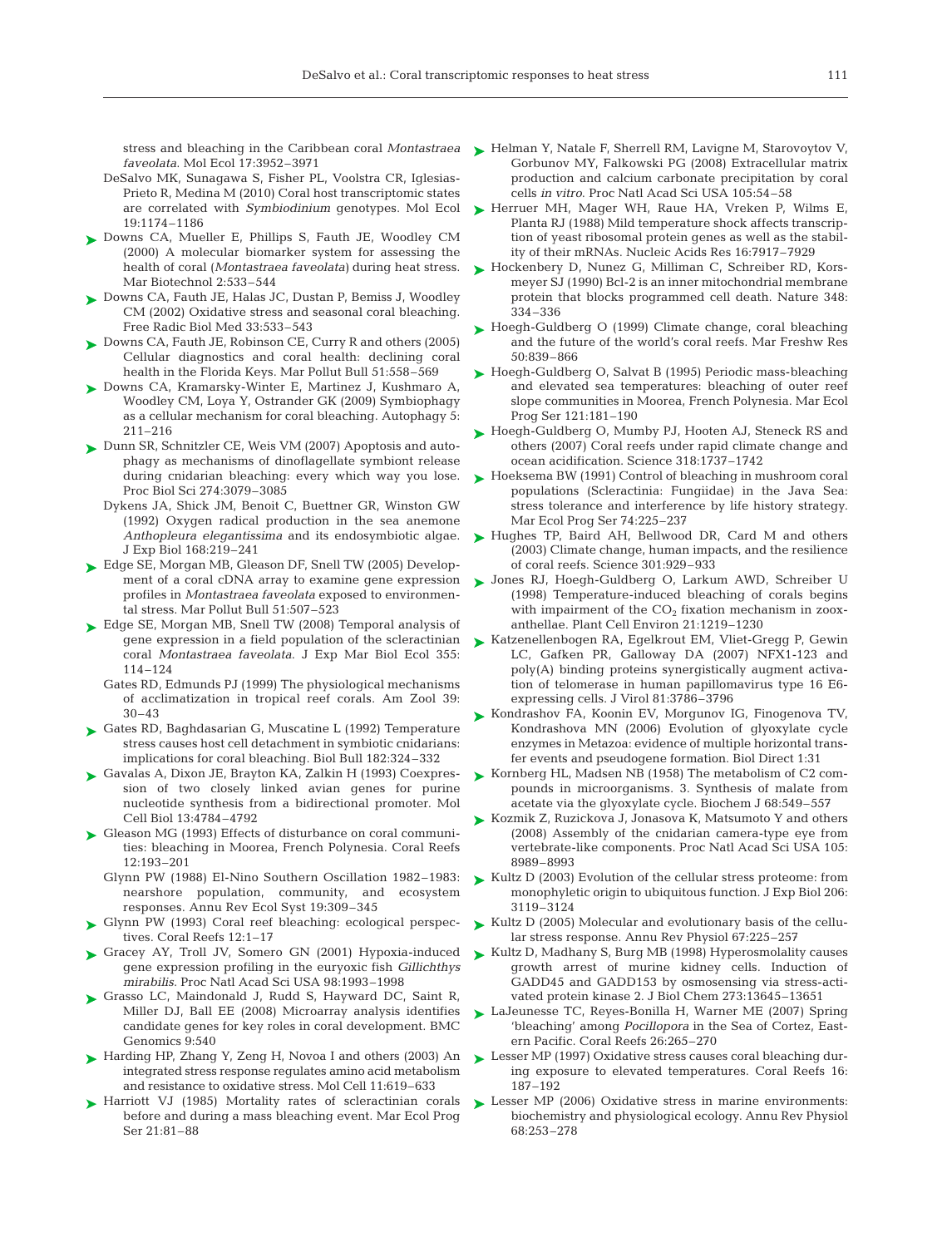- ► Lesser MP, Farrell JH (2004) Exposure to solar radiation increases damage to both host tissues and algal symbionts of corals during thermal stress. Coral Reefs 23:367–377
- ► Li SW, Prockop DJ, Helminen H, Fassler R and others (1995) Transgenic mice with targeted inactivation of the Col2 alpha 1 gene for collagen II develop a skeleton with membranous and periosteal bone but no endochondral bone. Genes Dev 9:2821–2830
- ► Loven DP (1988) A role for reduced oxygen species in heat induced cell killing and the induction of thermotolerance. Med Hypotheses 26:39–50
- ► Loya Y, Sakai K, Yamazato K, Nakano Y, Sambali H, van Woesik R (2001) Coral bleaching: the winners and the losers. Ecol Lett 4:122–131
- ► Marshall PA, Baird AH (2000) Bleaching of corals on the Great Barrier Reef: differential susceptibilities among taxa. Coral Reefs 19:155–163
- ▶ Mayfield AB, Gates RD (2007) Osmoregulation in anthozoan–dinoflagellate symbiosis. Comp Biochem Physiol A Mol Integr Physiol 147:1–10
- ► Medina M, Collins AG, Takaoka TL, Kuehl JV, Boore JL (2006) Naked corals: skeleton loss in Scleractinia. Proc Natl Acad Sci USA 103:9096–9100
- ► Meyer E, Aglyamova GV, Wang S, Buchanan-Carter J and others (2009) Sequencing and de novo analysis of a coral larval transcriptome using 454 GS-Flx. BMC Genomics 10:219
- Mizushima N, Sugita H, Yoshimori T, Ohsumi Y (1998) A new ➤ protein conjugation system in human. The counterpart of the yeast Apg12p conjugation system essential for autophagy. J Biol Chem 273:33889–33892
- ► Morgan MB, Edge SE, Snell TW (2005) Profiling differential gene expression of corals along a transect of waters adjacent to the Bermuda municipal dump. Mar Pollut Bull 51: 524–533
- ► Muller J, Menzel D, Samaj J (2007) Cell-type specific disruption and recovery of the cytoskeleton in *Arabidopsis thaliana* epidermal root cells upon heat shock stress. Protoplasma 230:231–242
- ► Muscatine L (1967) Glycerol excretion by symbiotic algae from corals and *Tridacna* and its control by the host. Science 156:516–519
- ► Nakamura T, van Woesik R (2001) Water-flow rates and passive diffusion partially explain differential survival of corals during the 1998 bleaching event. Mar Ecol Prog Ser 212:301–304
- ▶ Nakamura T, Yamasaki H, van Woesik R (2003) Water flow facilitates recovery from bleaching in the coral *Stylophora pistillata*. Mar Ecol Prog Ser 256:287–291
- ► Nii CM, Muscatine L (1997) Oxidative stress in the symbiotic sea anemone *Aiptasia pulchella* (Carlgren, 1943): contribution of the animal to superoxide ion production at elevated temperature. Biol Bull 192:444–456
- Orrenius S, Burkitt MJ, Kass GE, Dypbukt JM, Nicotera P ➤ (1992) Calcium ions and oxidative cell injury. Ann Neurol 32(Suppl):S33–S42
- ► Pandolfi JM, Jackson JB (2006) Ecological persistence interrupted in Caribbean coral reefs. Ecol Lett 9:818–826
- ▶ Pandolfi JM, Bradbury RH, Sala E, Hughes TP and others (2003) Global trajectories of the long-term decline of coral reef ecosystems. Science 301:955–958
- Papina M, Meziane T, van Woesik R (2003) Symbiotic zooxan-➤ thellae provide the host-coral *Montipora digitata* with polyunsaturated fatty acids. Comp Biochem Physiol B Biochem Mol Biol 135:533–537
- Park WR, Nakamura Y (2005) p53CSV, a novel p53-inducible ➤ gene involved in the p53-dependent cell-survival pathway. Cancer Res 65:1197–1206
- ► Patton JS, Abraham S, Benson AA (1977) Lipogenesis in the intact coral *Pocillopora capitata* and its isolated zooxanthellae: evidence for a light-driven carbon cycle between symbiont and host. Mar Biol 44:235–247
- ► Pereira SG, Oakley F (2008) Nuclear factor-kappaB1: regulation and function. Int J Biochem Cell Biol 40:1425–1430
- ► Perez S, Weis V (2006) Nitric oxide and cnidarian bleaching: an eviction notice mediates breakdown of a symbiosis. J Exp Biol 209:2804–2810
- ► Perkins ND (2007) Integrating cell-signalling pathways with NF-kappaB and IKK function. Nat Rev Mol Cell Biol 8: 49–62
- ► Popov VN, Moskalev EA, Shevchenko M, Eprintsev AT (2005) Comparative analysis of the glyoxylate cycle clue enzyme isocitrate lyases from organisms of different systemic groups. Zh Evol Biokhim Fiziol 41:507–513
- ► Prives C, Hall PA (1999) The p53 pathway. J Pathol 187: 112–126
- ► Richier S, Rodriguez-Lanetty M, Schnitzler CE, Weis VM (2008) Response of the symbiotic cnidarian *Anthopleura elegantissima* transcriptome to temperature and UV increase. Comp Biochem Physiol D Genomics Proteomics 3:283–289
- ► Rodriguez-Lanetty M, Phillips WS, Weis VM (2006) Transcriptome analysis of a cnidarian–dinoflagellate mutualism reveals complex modulation of host gene expression. BMC Genomics 7:23
	- Rodriguez-Lanetty M, Phillips WS, Dove S, Hoegh-Guldberg O, Weis VM (2008) Analytical approach for selecting normalizing genes from a cDNA microarray platform to be used in q-RT-PCR assays: a cnidarian case study. J Biochem Biophys Methods 70:985–991
- ▶ Ross AC (1993) Cellular metabolism and activation of retinoids: roles of cellular retinoid-binding proteins. FASEB J 7:317–327
- ► Rowan R, Knowlton N (1995) Intraspecific diversity and ecological zonation in coral–algal symbiosis. Proc Natl Acad Sci USA 92:2850–2853
- ▶ Rowan R, Powers DA (1991) Molecular genetic identification of symbiotic dinoflagellates (zooxanthellae). Mar Ecol Prog Ser 71:65–73
- ▶ Rowan R, Knowlton N, Baker AC, Jara J (1997) Landscape ecology of algal symbiont communities explains variation in episodes of coral bleaching. Nature 388:265–269
- ▶ Saeed AI, Sharov V, White J, Li J and others (2003) TM4: a free, open-source system for microarray data management and analysis. Biotechniques 34:374–378
- ► Sampayo EM, Ridgway T, Bongaerts P, Hoegh-Guldberg O (2008) Bleaching susceptibility and mortality of corals are determined by fine-scale differences in symbiont type. Proc Natl Acad Sci USA 105:10444–10449
- ► Santillo S, Orlando P, De Petrocellis L, Cristino L, Guglielmotti V, Musio C (2006) Evolving visual pigments: hints from the opsin-based proteins in a phylogenetically old 'eyeless' invertebrate. Biosystems 86:3–17
- ► Schwarz JA, Brokstein PB, Voolstra C, Terry AY and others (2008) Coral life history and symbiosis: functional genomic resources for two reef building Caribbean corals, *Acropora palmata* and *Montastraea faveolata*. BMC Genomics 9:97
- ► Scott IC, Blitz IL, Pappano WN, Imamura Y and others (1999) Mammalian BMP-1/Tolloid-related metalloproteinases, including novel family member mammalian Tolloid-like 2, have differential enzymatic activities and distributions of expression relevant to patterning and skeletogenesis. Dev Biol 213:283–300
- Shimizu S, Eguchi Y, Kamiike W, Matsuda H, Tsujimoto Y ➤(1996) Bcl-2 expression prevents activation of the ICE protease cascade. Oncogene 12:2251–2257